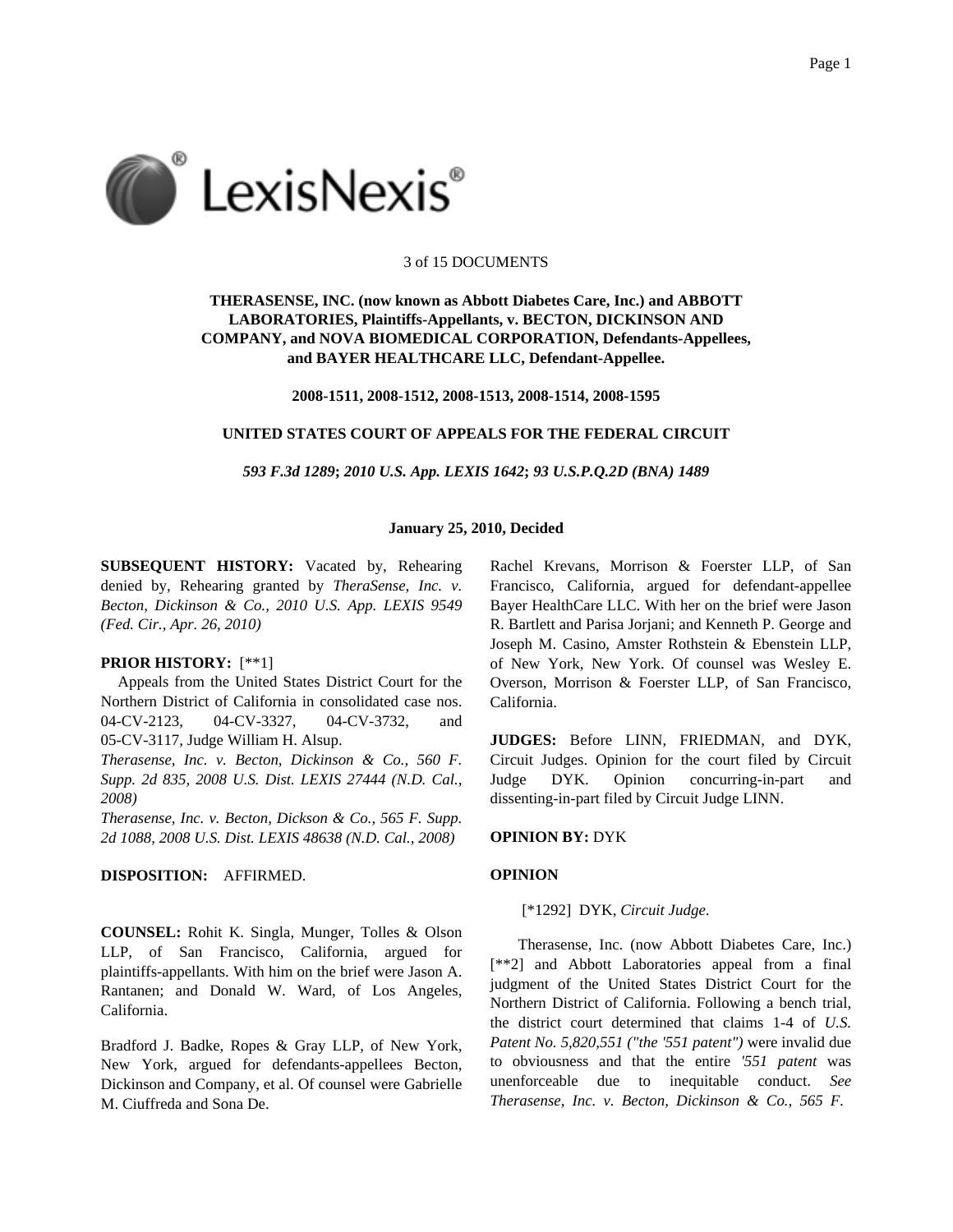*Supp. 2d 1088 (N.D. Cal. 2008)* ("*Trial Opinion*"). The district court also granted summary judgment of noninfringement of all asserted claims in *U.S. Patent Nos. 6,143,164 ("the '164 patent")* and *6,592,745 ("the '745 patent")*. *See Therasense, Inc. v. Becton, Dickinson & Co., 560 F. Supp. 2d 835 (N.D. Cal. 2008)* ("*Summary Judgment Order*"). Finally, it found nearly all of the asserted claims of the *'745 patent* invalid due to anticipation. *Id*. We affirm.

#### BACKGROUND

### I

The Centers for Disease Control and Prevention estimates that 23.6 million Americans have diabetes. Ctrs. for Disease Control & Prevention, *National Diabetes Fact Sheet, 2007*, at 5 (2008). Diabetes mellitus, generally referred to simply as diabetes, is a disorder of the carbohydrate metabolism in which the body either [\*\*3] does not produce enough or does not properly utilize insulin, a hormone produced in the pancreas. Insulin regulates blood sugar levels by facilitating the absorption of glucose into cells. In diabetics, this failure of the body to produce or utilize insulin causes glucose to build up in the blood, leading to potentially serious complications, such as comas, blindness, kidney damage, cardiovascular disease, and lower-limb amputations. Diabetics today rely on inexpensive and accurate home blood glucose meters to help them manage their condition.

The patents-in-suit claim technology in the area of disposable blood glucose test strips. These single-use strips work in conjunction with glucose meters and employ electrochemical biosensors to measure the level of glucose in a sample of blood, usually a single drop. When blood is introduced to a test strip, the glucose in the blood reacts with an enzyme present on the strip, transferring electrons to the enzyme. A mediator, also incorporated on the strip, transfers the electrons from the enzyme to the sensor's "active electrode." The electrons then flow from the strip into the meter, which calculates the glucose concentration based on the current [\*\*4] flow. While common test strips measure glucose levels in samples of whole blood (blood that contains all of its components, including red blood cells), electrochemical sensors are also capable of measuring glucose levels in a variety of other sample types, such as blood plasma (blood without red blood cells), interstitial fluid (fluid between cells in the skin and organs), and buffer

solutions (test solutions that simulate blood). They are also capable of measuring samples in vivo--inside the body--such as live blood. We describe below the various patents involved here.

### [\*1293] II

Abbott Diabetes Care, Inc., the successor to Therasense, Inc. and a subsidiary of Abbott Laboratories, is the owner of the patents-in-suit. For convenience we will use the single designation "Abbott" to refer to any and all of the foregoing. In March 2004, Becton, Dickinson and Co. ("BD") sued Abbott in the United States District Court for the District of Massachusetts seeking a declaratory judgment of noninfringement of the *'164* and *'745 patents*. The two products involved were the BD Latitude Diabetes Management System and the BD Logic Blood Glucose Monitor. Both products featured BD's blood glucose test strip, the [\*\*5] BD Test Strip. Two months later, Abbott countersued BD in the Northern District of California alleging infringement of the *'164*, *'745*, and *'551 patents*. The action in the District of Massachusetts was subsequently transferred to the Northern District of California. Shortly thereafter, Abbott also initiated an infringement action against Nova Biomedical Corp. ("Nova"), BD's supplier, alleging infringement of the *'164*, *'745*, and *'551 patents* asserted in Abbott's suit against BD.  $1$  In August 2005, Abbott sued Bayer Healthcare LLC ("Bayer") alleging that its Microfill and Autodisc blood glucose strips infringed the *'551* and *'745 patents*.

> 1 Because Abbott accuses BD and Nova of infringement based on the same BD products, BD and Nova will hereinafter be referred to collectively as "BD/Nova."

All of the cases were consolidated, with the defendants asserting that their products did not infringe Abbott's patents and that the patents were invalid. On April 3, 2008, the court issued a summary judgment order finding that BD/Nova's products did not infringe any of the asserted claims of the *'164* or *'745 patents*. It also found claims 1-5, 8, 21-23, 28, 31, and 34 in the *'745 patent* anticipated. *Summary Judgment Order, 560 F. Supp. 2d at 880*. [\*\*6] Issues relating to the *'551 patent* were considered in a bench trial from May 27-June 3, 2008. After trial the district court determined that claims 1-4 of the *'551 patent* were invalid due to obviousness and that the entire *'551 patent* was unenforceable due to inequitable conduct. *Trial Opinion, 565 F. Supp. 2d at*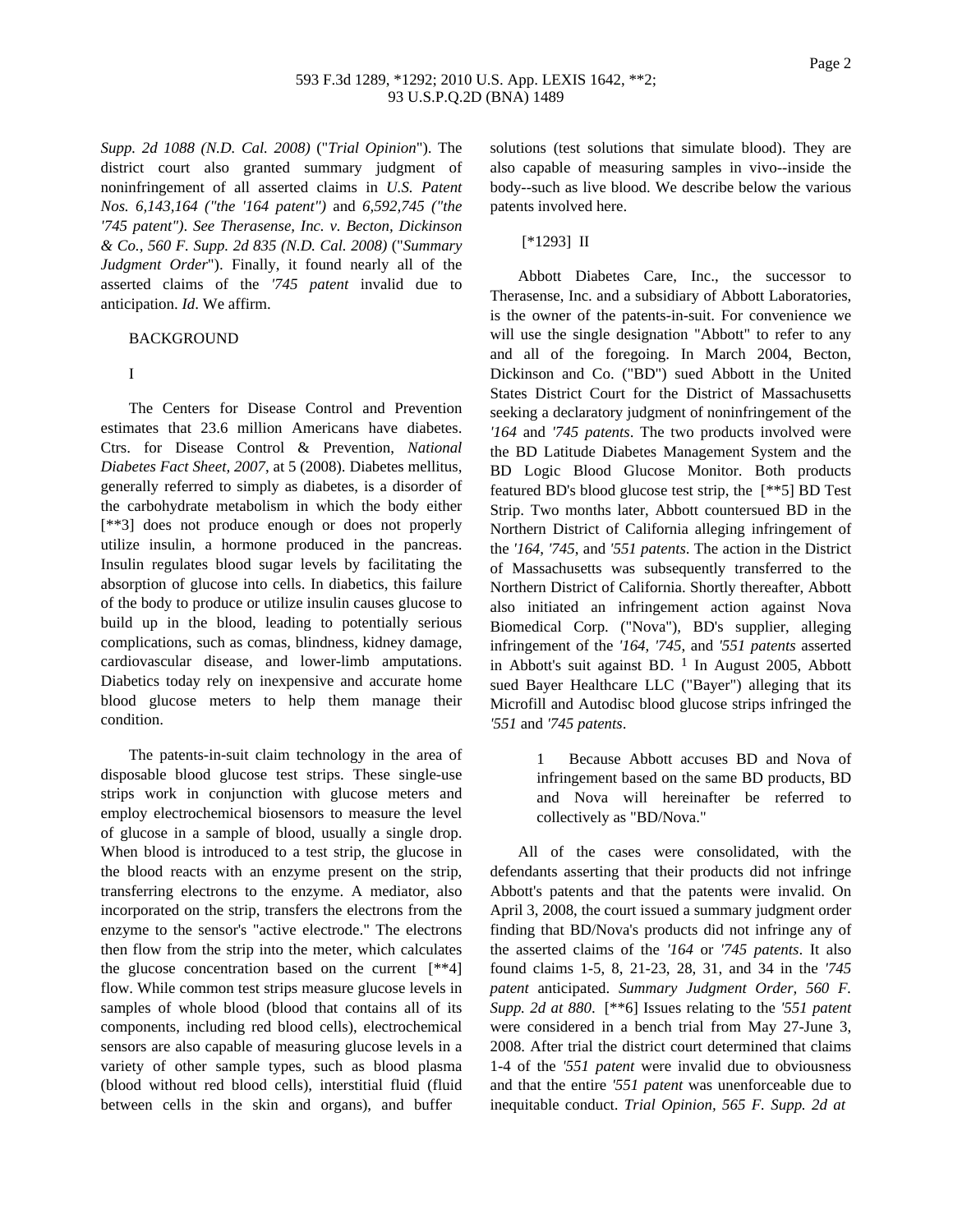*1127*. 2 The district court entered Rule 54(b) judgments, and we have jurisdiction over this appeal pursuant to *28 U.S.C. § 1295(a)(1)*.

> 2 Abbott also sued BD/Nova alleging that the BD Test Strip infringes *U.S. Patent No. 5,628,890*. That patent was the subject of a separate jury trial in which the jury found that the BD Test Strip did infringe the patent, but that the patent was invalid. After entry of judgment, Abbott appealed, and that judgment is the subject of a separate appeal in *Therasense, Inc. v. Becton, Dickinson & Co*., Nos. 2009-1008, -1009, -1010, -1034,

### **DISCUSSION**

#### I Obviousness of the *'551 Patent*

We first address the district court's holding that claims 1-4 of the *'551 patent* would have been obvious in light of *U.S. Patent Nos. 4,545,382 ("the '382 patent")* and *4,225,410 ("the '410 patent")*. Obviousness is a question of law based on underlying questions of fact. *Daiichi Sankyo Co., Ltd. v. Apotex, Inc., 501 F.3d 1254, 1256 (Fed. Cir. 2007)* [\*\*7] (citing *Winner Int'l Royalty Corp. v. Wang, 202 F.3d 1340, 1348 (Fed. Cir. 2000))*. We therefore review the ultimate determination of obviousness by a district court de novo and the underlying factual inquiries for clear error. *Id*.

#### A Membraneless Sensor

The claims of the *'551 patent* describe a test strip with an electrochemical sensor [\*1294] for testing whole blood without any membrane over the electrode.<sup>3</sup> Some sensors in the prior art had employed diffusion-limiting membranes to control the flow of glucose to the electrode because the slower mediators of the time could not deal with a rapid influx. Other prior art sensors employed protective membranes to prevent "fouling" -- when red blood cells stick to the active electrode and interfere with electron transfer to the electrode, resulting in an inaccurate measurement. In addition, sensors injected into the human body for in vivo measurements used protective membranes as a safety measure to prevent the chemistry from dissolving into the body and because fouling was a particular problem with respect to long-term in vivo implants.

3 Claim 1 of the *'551 patent* is representative. It

provides:

1. A single use disposable electrode strip for attachment [\*\*8] to the signal readout circuitry of a sensor to detect a current representative of the concentration of a compound in a drop of a whole blood sample comprising:

> a) an elongated support having a substantially flat, planar surface, adapted for releasable attachment to said readout circuitry;

> b) a first conductor extending along said surface and comprising a conductive element for connection to said readout circuitry;

> c) an active electrode on said strip in electrical contact with said first conductor and positioned to contact said whole blood sample;

> d) a second conductor extending along said surface comprising a conductive element for connection to said read out circuitry; and

e) a reference counterelectrode in electrical contact with said second conductor and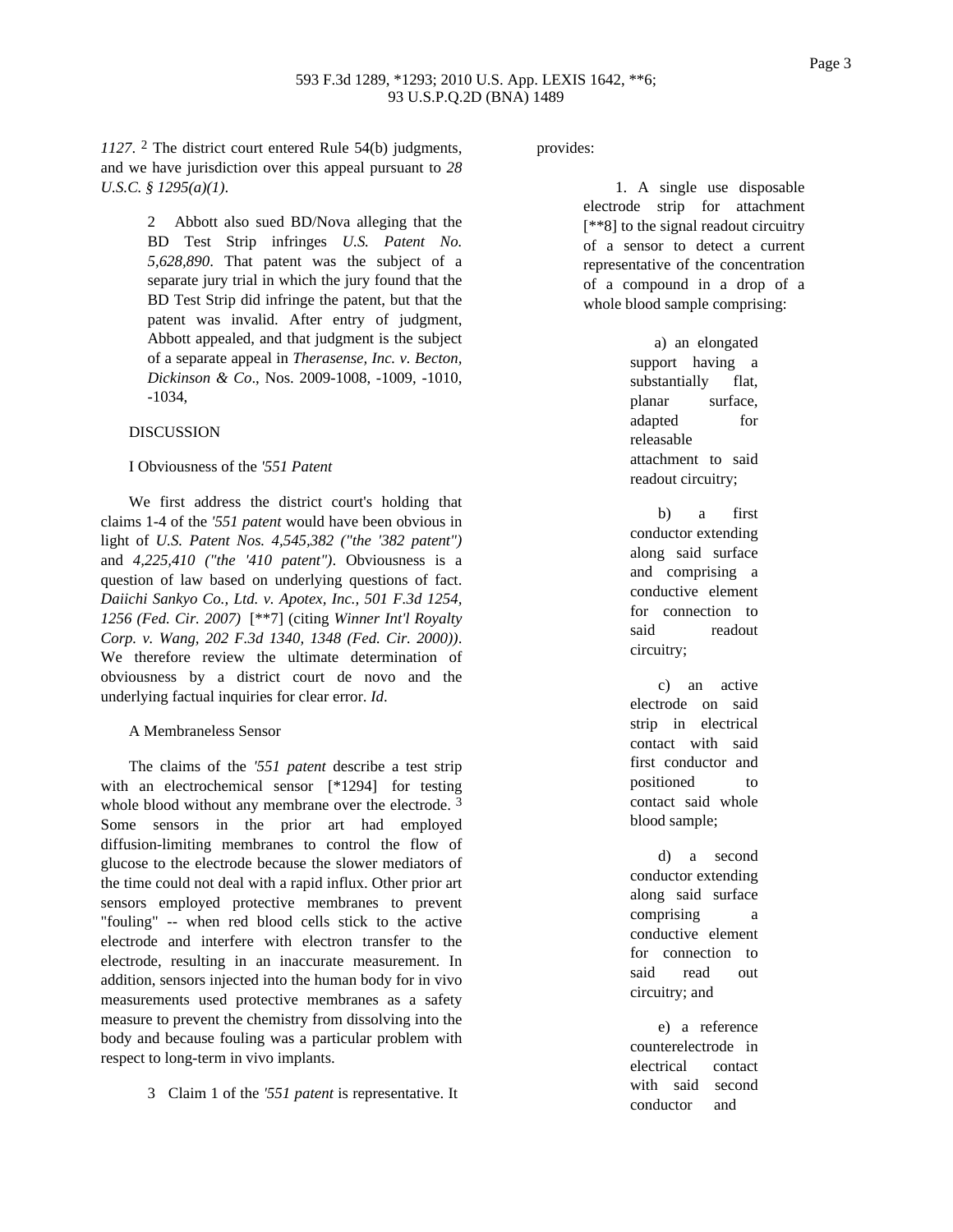positioned to contact said whole blood sample,

*wherein said active electrode is configured to be exposed to said whole blood sample without an intervening membrane or other whole blood filtering member* and is formed by coating a portion of the first conductor with a mixture of or layers of an enzyme which catalyzes a redox reaction with said compound in whole blood and a mediator compound which transfers electrons from said redox reaction [\*\*9] to said first conductor to create a current representative of the concentration of said compound in said whole blood sample; and wherein said active electrode which is formed on a portion of said conductor is not in electrical contact with said reference counterelectrode but these electrodes are so dimensioned and positioned that they can be simultaneously completely covered by a single drop of whole blood such that this drop provides an electrical path between these electrodes to support said current representative of the concentration of said compound in said whole blood sample.

## *'551 patent* col.13 l.29-col.14 l.17 (emphasis added).

The central question with respect to obviousness is whether the prior art disclosed a glucose sensor without a membrane for use in whole blood. The district court found after trial that the prior art *'382 patent* disclosed electrochemical sensors in which "a protective membrane was optional in all cases except the case of live blood, in which case the protective membrane was preferred--but not required." *Trial Opinion, 565 F. Supp. 2d at 1103*. Whether the *'382 patent* disclosed a membraneless sensor is a question of fact which we review for clear error. *See*

[\*\*10] *Graham v. John Deere Co., 383 U.S. 1, 17, 86 S. Ct. 684, 15 L. Ed. 2d 545 (1966)*.

Initially filed in 1981 by one of Abbott's predecessors, the *'382 patent* represented an early achievement in the field of electrochemical sensors for measuring glucose levels. The *'382 patent* disclosed a faster-acting ferrocene mediator chemistry that allowed for better response times and quicker test results. The first two named inventors on the *'382 patent* are also the first two named on the *'551 patent*.

At the outset, it is important to understand the scope and context of the [\*1295] *'382 patent*. The claims of a prior art patent are part of its disclosure. *In re Benno, 768 F.2d 1340, 1346 (Fed. Cir. 1985)* ("[I]t is true . . . that 'a claim is part of the disclosure' . . . ."); *In re Smolak, 88 F.2d 838, 841, 24 C.C.P.A. 1132, 1937 Dec. Comm'r Pat. 526 (CCPA 1937)* ("[T]he disclosures in [prior art] specifications . . . include the claims, the written specification, and the drawings." (quotation omitted)); *see also Gabrielidis v. Prince Sports Group, Inc., Nos. 99-1469, 99-1490, 2000 U.S. App. LEXIS 27384, 2000 WL 1648134, at \*7 (Fed. Cir. Nov. 1, 2000)*. The claims of the *'382 patent* are plainly directed in part to sensors without a membrane, as is made clear by the dependent claims that specifically include a membrane [\*\*11] as an additional feature of the device. For example, claim 1 claims a sensor electrode utilizing an enzyme and a ferrocene mediator for generating an electrical current representative of the level of a substance in a sample liquid, *see '382 patent* col.10 ll.52-63, while dependent claim 12 adds "an outermost protective membrane permeable to water and glucose molecules, said membrane covering said enzyme located upon said ferrocene layer," *id*. col.11 ll.29-32. One embodiment described in the patent involves a membraneless sensor for testing interstitial fluid, *see id*. col.3 l.53-col.4 l.2, and Example 8 of the patent specifically describes tests on strips using a buffer solution both with and without membranes, *see id*. col.9 ll.22-30.

Abbott appears not to contest that the *'382 patent* broadly claims membraneless strips and that the specification discloses such membraneless strips. It contends, however, that in the case of blood--as opposed to other fluids--a membrane is required. In this respect it is significant that none of the claims in the *'382 patent* explicitly distinguishes between blood and other fluids. Also pertinent is the difference between in vivo sensors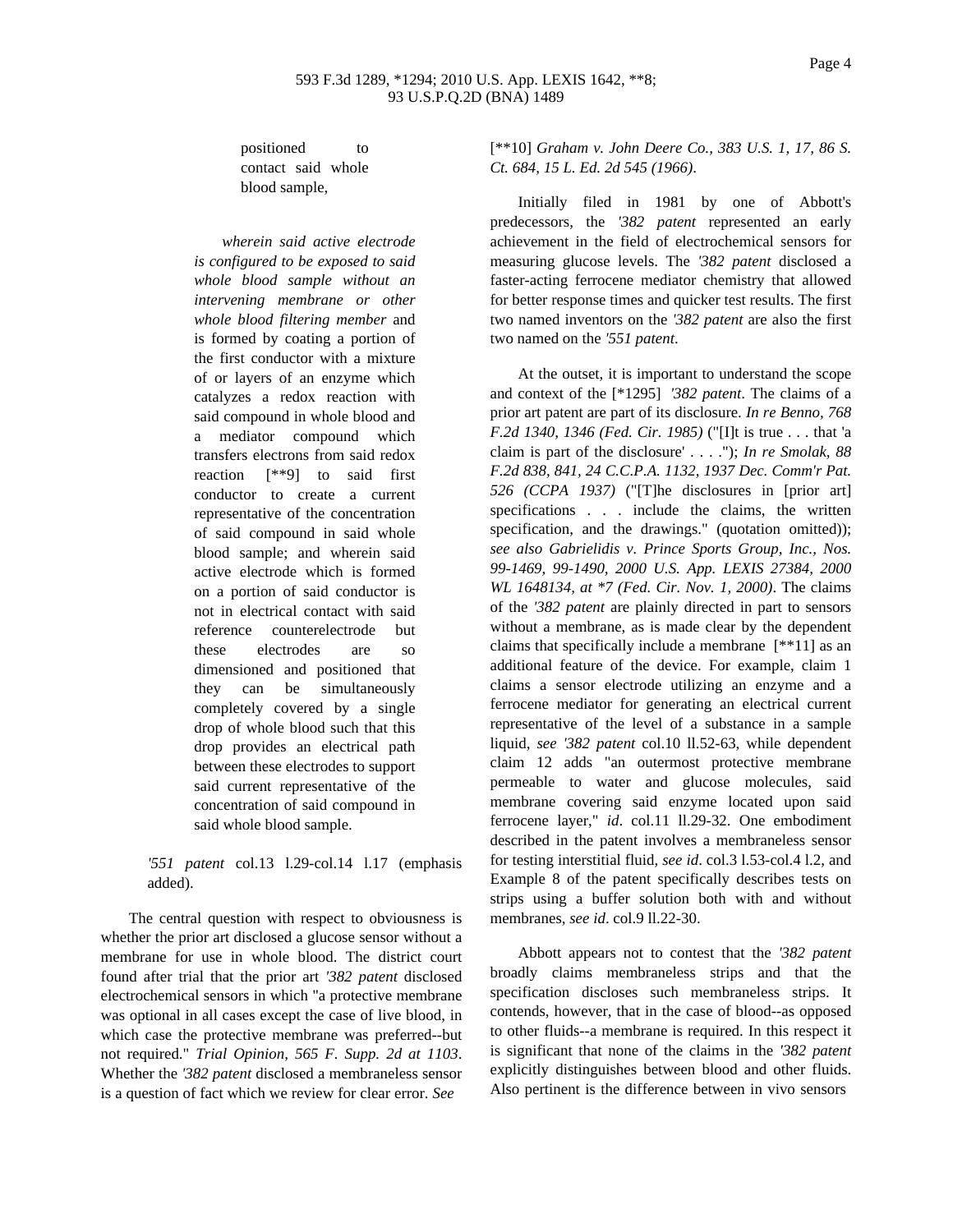## 593 F.3d 1289, \*1295; 2010 U.S. App. LEXIS 1642, \*\*11; 93 U.S.P.Q.2D (BNA) 1489

and in vitro sensors. [\*\*12] In vivo sensors test live blood or other fluids inside the body, while in vitro sensors test fluids such as blood after they have been extracted from the body. Claims 1-17 of the *'382 patent* cover both in vivo and in vitro sensors; additional claims 18-19 are limited to in vivo sensors, though again those claims do not distinguish between sensors for blood and other fluids.

Thus, as the district court found, the difficulty with Abbott's position that membranes are required for blood testing is that the claims covering membraneless sensors do not exclude blood and that other fluids are described as being tested by sensors without membranes. Most significantly, the specification addresses blood directly, stating that:

> Optionally, but preferably when being used on live blood, a protective membrane surrounds both the enzyme and the mediator layers, permeable to water and glucose molecules.

*Id.* col.4 ll.63-66. On its face, the specification appears to contradict Abbott's position. It states that when testing with blood--blood in the body (i.e., in vivo testing)--a protective membrane is preferred. The use of the term "preferably" implies that such a membrane is not necessary. *See, e.g., Callaway Golf Co. v. Acushnet Co., 576 F.3d 1331, 1346-47 (Fed. Cir. 2009)* [\*\*13] (holding that despite stating that the outer layers of a golf ball were "preferably" made of ionomer resins, the patent also disclosed the use of other materials such as polyurethane); *Halliburton Energy Servs., Inc. v. M-I LLC, 514 F.3d 1244, 1251 (Fed. Cir. 2008)* ("[T]he specification states that 'preferably' none of these clays are added; this strongly suggests that absence of clays is simply a preferred embodiment."); *Cordis Corp. v. Medtronic AVE, Inc., 339 F.3d 1352, 1357 (Fed. Cir. 2003)* ("[U]se of the term 'preferably' makes clear that the language describes a preferred embodiment, not the invention [\*1296] as a whole."). Furthermore, when testing other sample types--which include whole blood outside the body, as well as blood plasma, interstitial fluid, and buffer solutions--the protective membrane is "optional," even more strongly confirming that it is not required for whole blood. The language of the patent thus confirms that a membrane is not necessary when testing live blood in vivo or whole blood in vitro.

Abbott, however, contends that a person having ordinary skill in the art would not have read the *'382* specification that way. Abbott asserts that the conventional wisdom of [\*\*14] those skilled in the art was that a membrane was necessary when testing with blood, and that skilled artisans would not have read the patent's disclosure literally when it said that a membrane was not necessary with blood.

Abbott may well be correct that for in vivo blood testing--where the sensor is implanted in the body for up to a year--a membrane might sometimes be required for safety and for accurate measurement because of the risk of fouling over the long period of time that the sensor must operate. <sup>4</sup> The question, however, is whether a membrane was required for in vitro testing of whole blood where the blood stays on the sensor for, at most, a matter of minutes. Dr. Johnson, Abbott's expert, testified that one of ordinary skill in the art in 1983 would have thought that a membrane was required with blood with the *'382 patent* because of the risk of fouling. He did not specifically address the differences between in vivo and in vitro testing of blood. Bayer's expert witness, on the other hand, specifically addressed both types of testing, recognizing that for in vivo testing of blood a membrane might be necessary to ensure patient safety from the risk of chemicals escaping the [\*\*15] sensor and entering the body, and to eliminate the problem of fouling that would occur as the sensor remained in the body for weeks or months. He testified that with in vitro testing a membrane was not necessary because there was no risk of chemicals entering the body and the time period involved in the testing was very short, particularly with respect to the faster chemistry claimed in the *'382 patent*. The district court plainly found the Abbott testimony not credible and credited the Bayer testimony, stating:

> Skilled artisans would have known that deleting the membrane would simply have deleted their mechanical advantages. They would have known, however, that the electrochemistry would still have worked. They would have known that the degree of fouling would have depended on how long the sensor was exposed to blood. They would have known that the risk of fouling would have been reduced for faster-acting chemistry and reduced even more for sensors used only once, *i.e*., disposable sensors with no accumulation of residue.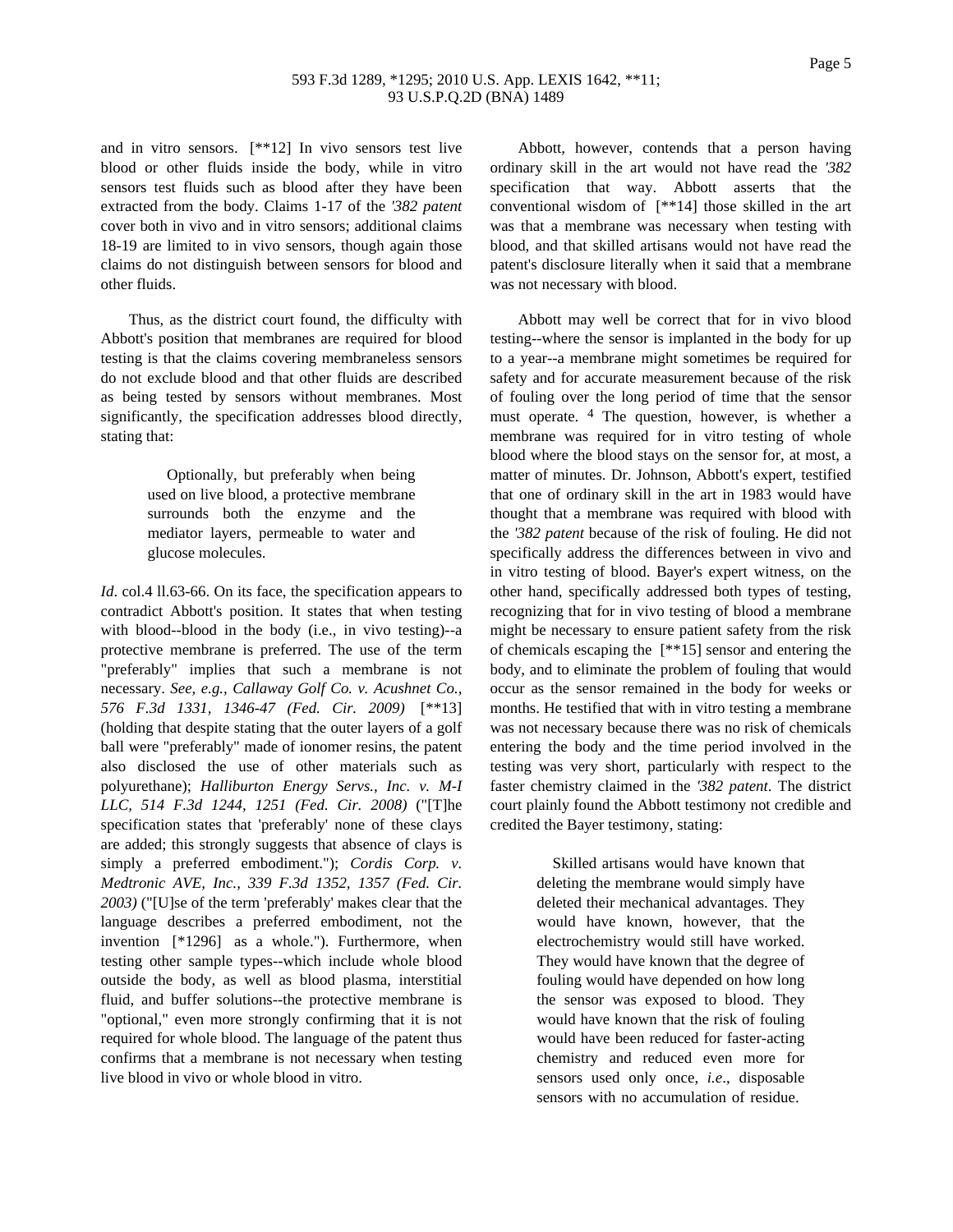### 593 F.3d 1289, \*1296; 2010 U.S. App. LEXIS 1642, \*\*15; 93 U.S.P.Q.2D (BNA) 1489

They would have known that omitting the filter would have had the further advantage of speeding up the test time even more.

*Trial Opinion, 565 F. Supp. 2d at 1101*. The [\*\*16] district court did not clearly err in crediting Bayer's expert testimony.

> 4 However, one of the inventors of the *'382* and *'551 patents*, Dr. Higgins, testified that even the phrase "preferably when being used on live blood" meant that "you would probably need a membrane, but not definitely." J.A. 3104.

Abbott also contends that another portion of the *'382 patent*'s specification beyond the "[o]ptionally, but preferably" sentence demonstrates that a membrane is required when testing whole blood. Abbott in particular points to Example 8 of the patent. Abbott theorizes that the failure [\*1297] of Example 8 (listing test results for a buffer solution with and without a membrane and blood with a membrane) to mention whole blood testing without a membrane somehow demonstrates that whole blood testing required a membrane. We reject this argument. A single example testing whole blood with a membrane does not imply that membranes are required. In fact, there was testimony from Dr. Turner that Example 8's tests with the buffer solution demonstrated that the membraneless sensor would have worked with blood and provided a suggestion to do so, because the pH level of the buffer was apparently deliberately chosen [\*\*17] in this example to match the pH of blood. The district court correctly found that "Example 8 in the *'382 patent* [is] consistent with the plain meaning of [the '[o]ptionally, but preferably'] sentence." *Trial Opinion, 565 F. Supp. 2d at 1100*. The court thus did not clearly err in finding that the *'382 patent* disclosed a membraneless sensor for whole blood testing. 5

> 5 Abbott also attempts to rely on *U.S. Patent No. 4,897,173 ("the '173 patent")* to show that the *'382 patent* did not disclose a membraneless sensor for whole blood and that the conventional wisdom of those of ordinary skill in the art was that a membrane was necessary when testing whole blood even after the *'382 patent*. The fact that the *'173 patent* contained an example in which whole blood was tested using a sensor including a membrane hardly suggests that a

membrane was universally required.

B Enablement and Reasonable Expectation of **Success** 

In order to render a claimed apparatus or method obvious, the cited prior art as a whole must enable one skilled in the art to make and use the apparatus or method. *Beckman Instruments, Inc. v. LKB Produkter AB, 892 F.2d 1547, 1551 (Fed. Cir. 1989)*. An individual prior art reference, [\*\*18] on the other hand, "need not be enabled; it qualifies as a prior art, regardless, for whatever is disclosed therein." *Amgen, Inc. v. Hoechst Marion Roussel, Inc., 314 F.3d 1313, 1357 (Fed. Cir. 2003)*; *see also Symbol Techs., Inc. v. Opticon, Inc., 935 F.2d 1569, 1578 (Fed. Cir. 1991)*; *Beckman Instruments, 892 F.2d at 1551*.

Abbott contends that the *'382 patent* in combination with the *'410 patent* could not enable the membraneless sensor of the '551 invention because the oxygen sensitivity of the *'382 patent* renders it ineffective when testing whole blood without a membrane. Oxygen sensitivity is an indicator of the effect that an oxygen-rich sample will have on the ability of a sensor to provide an accurate reading. Example 8 of the *'382 patent*, for example, notes that tests measuring glucose levels in an oxygen-saturated buffer solution returned a reading 95% of that produced in an oxygen-depleted buffer. *'382 patent* col.9 ll.19-21. The *'382 patent* thus displayed a 5% oxygen sensitivity. Both sides' experts agreed that a 5% oxygen sensitivity is tolerable. 6 The dispute between Abbott's expert and the defense experts was whether testing with whole blood would lead to oxygen sensitivity [\*\*19] of greater than 5%.

> 6 The *'551* invention's oxygen sensitivity, characterized as "minimal," is only slightly better at 4%. *See '551 patent* col.7 ll.18-20.

The district court made no explicit finding that the *'382 patent* would have enabled one having ordinary skill in the art to make and use a membraneless sensor. The district court did find, however, that the *'382 patent* exhibits "very low oxygen sensitivity" comparable to that disclosed in the *'551 patent*, and therefore the *'382 patent* would not have any issues with oxygen sensitivity. *See Trial Opinion, 565 F. Supp. 2d at 1104*. This finding is not clearly erroneous. Although there was [\*1298] conflicting testimony on this issue, the district court could properly credit Bayer's expert, Dr. Turner, who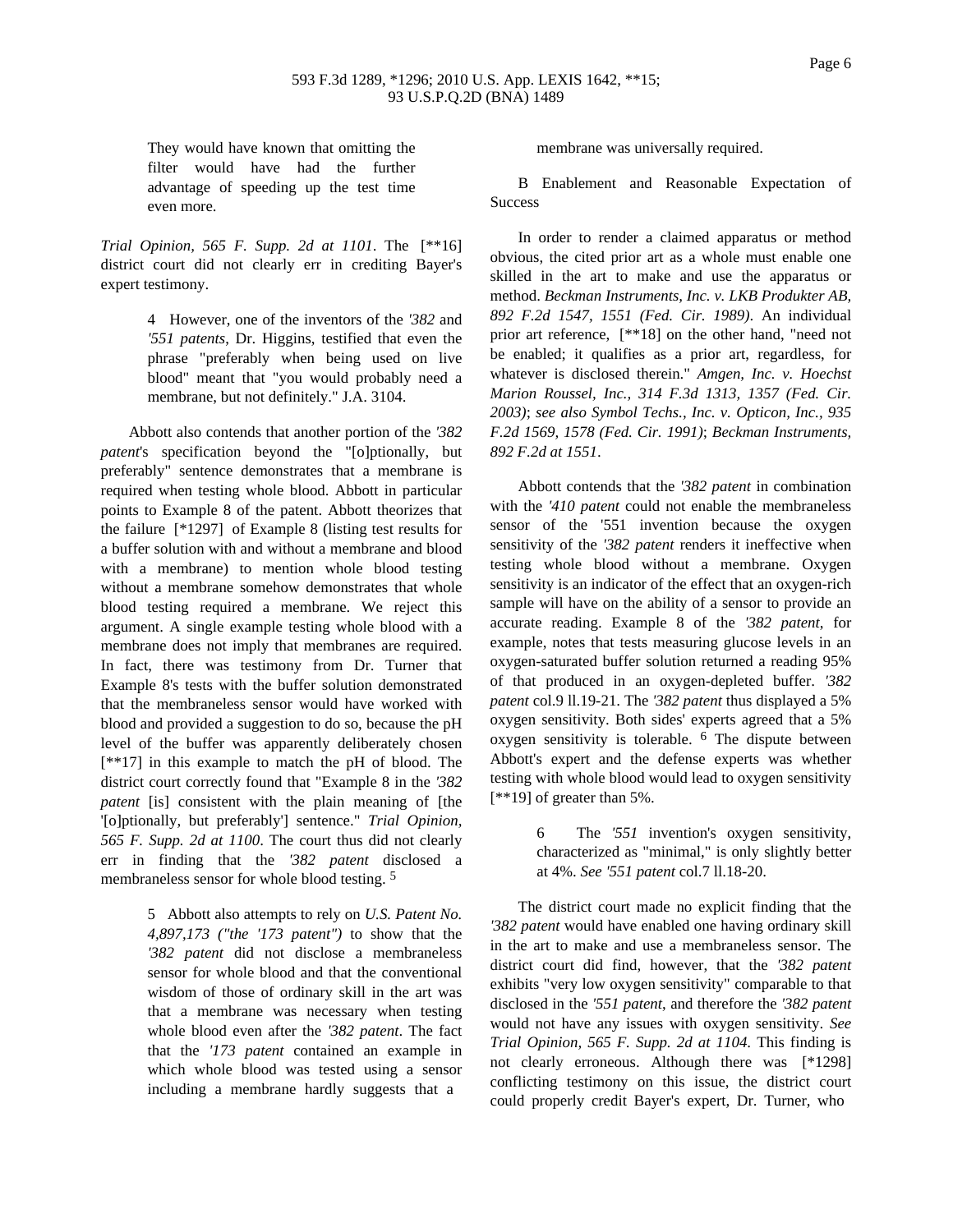## 593 F.3d 1289, \*1298; 2010 U.S. App. LEXIS 1642, \*\*19; 93 U.S.P.Q.2D (BNA) 1489

testified that Example 8 of the *'382 patent* showed that there would be no greater than 5% oxygen sensitivity when testing with whole blood because the buffer test showed only 5% oxygen sensitivity and whole blood would necessarily have a lower oxygen sensitivity than the buffer solution. In light of the district court's finding that the *'382 patent* exhibits "very low oxygen sensitivity" comparable to that of the *'551 patent*, we reject Abbott's contention [\*\*20] that the oxygen sensitivity of the *'382 patent* does not enable a membraneless sensor.

Abbott also argues that even if the *'382 patent* disclosed a membraneless sensor for whole blood, the *'551 patent* would not have been obvious because the *'382 patent*'s disclosure did not provide a reasonable expectation of success. Here, Abbott essentially recycles its contentions regarding the conventional wisdom of those skilled in the art concerning the need for a membrane and the oxygen sensitivity issue.  $7$  For the reasons discussed above rejecting those contentions, Abbott's claims that there was no reasonable expectation of success similarly fail.

> 7 Abbott also relies on two other alleged differences between the *'382* and *'551 patents*: (1) the use of screen printing to make the *'551* electrode, and (2) the use of oxidized electrodes on the *'382 patent* as opposed to the *'551 patent*'s nonoxidized electrodes. However, these distinctions do not relate to any claimed elements in the *'551 patent*, and they can hardly be relied upon to show the *'551 patent*'s nonobviousness.

C Motivation to Combine Prior Art References

The district court found that one skilled in the art would have "readily thought to combine" [\*\*21] the *'382 patent* and the *'410 patent* to create the membraneless sensor for whole blood of the *'551 patent*. *Trial Opinion, 565 F. Supp. 2d at 1123*. While the *'382 patent* discloses a membraneless sensor, the *'410 patent* teaches the use of a disposable strip-type electrode cartridge that attaches to readout circuitry. Together, these disclose every element of the *'551 patent*'s blood glucose test strip. Abbott argues that there was no motivation to combine these references because persons of skill in the art would not have "combined a sensor that they did not believe would work in whole blood with the other components to produce a 'seemingly inoperative' test strip for testing whole blood." Pls.-Appellants' Br. 37-38.

Abbott's characterization of the *'382 patent*'s disclosure of a membraneless sensor as "seemingly inoperative" simply repeats its arguments related to enablement and reasonable expectation of success. In light of our conclusions that the district court did not clearly err in finding that the *'382 patent* disclosed a membraneless sensor and that those with ordinary skill in the art would have expected such a membraneless sensor to work, we conclude that the district court did [\*\*22] not clearly err in finding that those with ordinary skill would have been motivated to combine this sensor in a disposable form (the contribution of the *'410 patent*). Dr. Turner testified that the field of biosensors in the early 1980s was a "sophisticated field." J.A. 2523. He also testified that at the time, persons with ordinary skill in the art recognized the advantages to the strip-type format for home testing, which would have motivated a person to put the membraneless sensor on a strip. Abbott failed to present any expert evidence to rebut that expert testimony. Therefore, the district court did not clearly err in finding that a motivation to combine existed.

[\*1299] D Secondary Considerations: Commercial **Success** 

Abbott contends that even if the district court were correct in finding a prima facie case of obviousness, that finding is overcome by evidence of commercial success. The district court concluded that Abbott failed to demonstrate a sufficient nexus between the claims of the *'551 patent* and the success of Abbott's Exactech product. *Trial Opinion, 565 F. Supp. 2d at 1124*. This finding is not clearly erroneous.

In order to overcome a finding of obviousness by demonstrating commercial [\*\*23] success, "[a] nexus between commercial success and the claimed features is required." *Brown & Williamson Tobacco Corp. v. Philip Morris Inc., 229 F.3d 1120, 1130 (Fed. Cir. 2000)*. "[T]he asserted commercial success of the product must be due to the merits of the claimed invention beyond what was readily available in the prior art." *J.T. Eaton & Co. v. Atl. Paste & Glue Co., 106 F.3d 1563, 1571 (Fed. Cir. 1997)*.

Abbott argues on appeal that the district court erred by requiring Abbott to show that the commercial success of the Exactech product was attributable to the *'551 patent*, and that Abbott was entitled to a presumption that the commercial success was due to the invention claimed in the *'551 patent*. Abbott claims that "if the marketed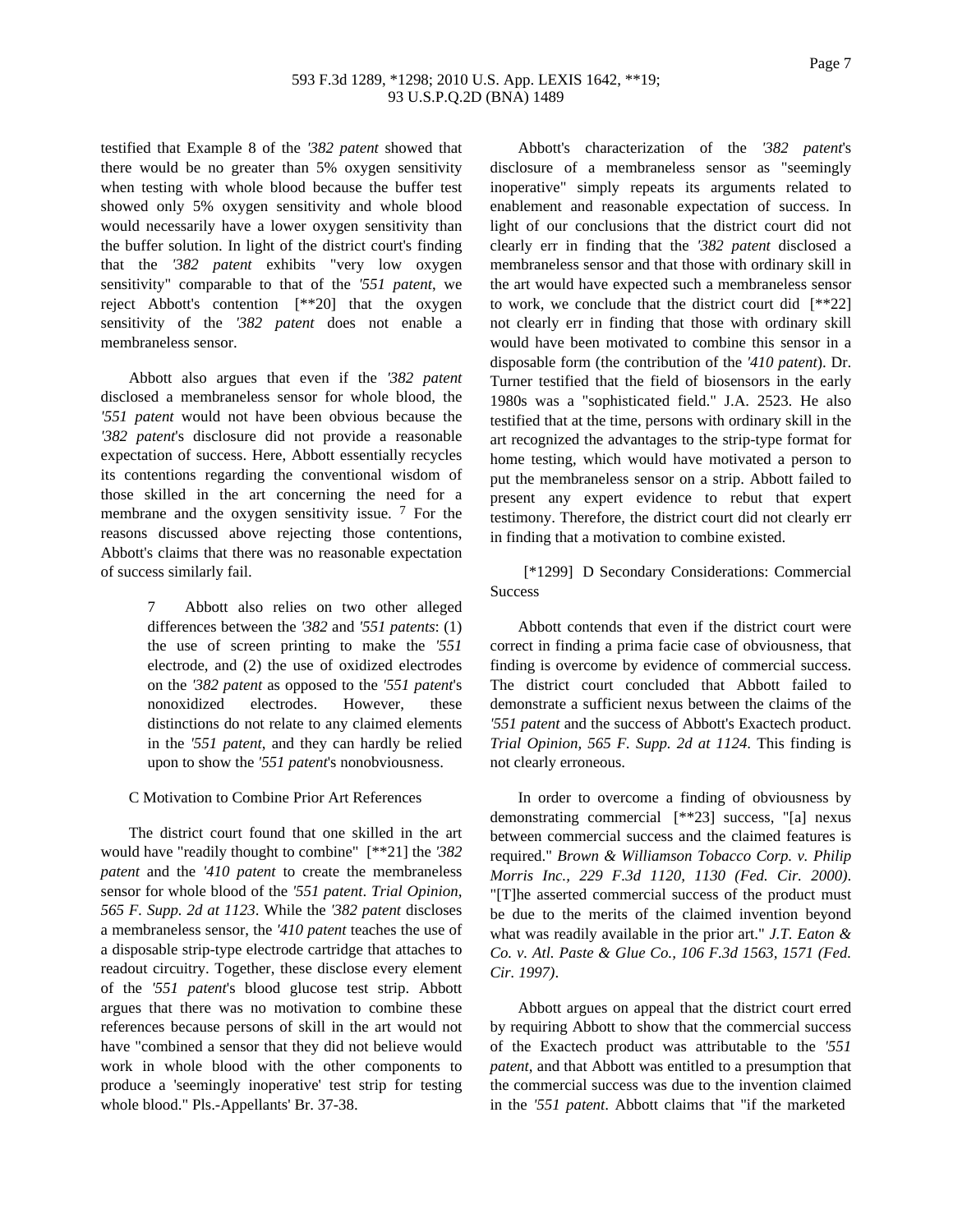Page 8

product embodies the claimed features, and is coextensive with them, then a nexus is presumed and the burden shifts to the party asserting obviousness to present evidence to rebut the presumed nexus." *Brown & Williamson, 229 F.3d at 1130*.

Abbott is incorrect in contending that it was entitled to the presumption of a nexus. This is not a situation where the success of a product can be attributed to a single patent, because Abbott's Exactech product embodied [\*\*24] at least two patents: the *'382 patent* and the *'551 patent*. Abbott's expert, Dr. Johnson, admitted that the Exactech strips met all of the limitations of claim 1 of the *'382 patent*. Furthermore, for the fifteen years that the product was on the market--during which the *'382 patent* was valid and in force for the entire period save for the final three months--Abbott marked the product with the *'382 patent*, both before and after the *'551 patent* issued. As such, there is no presumption that the product's success was due only to the *'551 patent*.

The defendants presented uncontroverted evidence demonstrating that the Exactech product's success was due to features already present in prior art such as the *'382 patent*. Abbott's primary witness on commercial success conceded that the Exactech product was successful because it offered "fast disposal for whole blood that could directly be put onto the strip, [provided] the reading, and then basically that strip [was] disposable." J.A. 2640. In addition, the defendants presented numerous declarations that Abbott had filed with the PTO during the prosecution of the *'551 patent* describing the success of the Exactech strips, all of which attested to [\*\*25] the product's "ease of use, short user training period, and ability to consistently obtain accurate test results," J.A. 6969, and "[t]he electrode configuration (allowing a small sample size), the size of the test strips, and the ease with which they can be stored, used and disposed of," J.A. 6985. Abbott offered nothing to contradict this evidence and show that the commercial success of the Exactech product was due to the lack of a protective membrane over the sensor electrode. Under these circumstances, the district court did not err in rejecting Abbott's assertion that commercial success supported a finding of nonobviousness.

\* \* \*

For the reasons stated above, we find no error with the district court's conclusion [\*1300] that claims 1-4 of the *'551 patent* would have been obvious in light of the

prior art.

II Inequitable Conduct in the Prosecution of the *'551 Patent*

Following the bench trial, the district court also held the *'551 patent* unenforceable for inequitable conduct based on a failure to disclose statements made to the European Patent Office ("EPO") during a revocation proceeding of the European counterpart to the *'382 patent*. *Trial Opinion, 565 F. Supp. 2d at 1127*.

"[I]nequitable conduct [\*\*26] includes affirmative misrepresentation of a material fact, failure to disclose material information, or submission of false material information, coupled with an intent to deceive." *Innogenetics, N.V. v. Abbott Labs., 512 F.3d 1363, 1378 (Fed. Cir. 2008)* (quoting *Pharmacia Corp. v. Par Pharm., Inc., 417 F.3d 1369, 1373 (Fed. Cir. 2005))* (quotation marks omitted). "The party asserting inequitable conduct must prove a threshold level of materiality and intent by clear and convincing evidence. The court must then determine whether the questioned conduct amounts to inequitable conduct by balancing the levels of materiality and intent, 'with a greater showing of one factor allowing a lesser showing of the other.'" *Digital Control, Inc. v. Charles Mach. Works, 437 F.3d 1309, 1313 (Fed. Cir. 2006)* (quoting *Union Pac. Res. Co. v. Chesapeake Energy Corp., 236 F.3d 684, 693 (Fed. Cir. 2001))* (citations omitted).

The ultimate finding of inequitable conduct is reviewed under an abuse of discretion standard. *Kingsdown Med. Consultants, Ltd. v. Hollister Inc., 863 F.2d 867, 876 (Fed. Cir. 1988)* (en banc). We review the underlying factual determinations of materiality and intent for clear error, however. [\*\*27] *Star Scientific, Inc. v. R.J. Reynolds Tobacco Co., 537 F.3d 1357, 1365 (Fed. Cir. 2008)*.

The penalty for inequitable conduct is severe, as an entire patent is rendered unenforceable. Therefore it is important that courts maintain a high standard. "Just as it is inequitable to permit a patentee who obtained his patent through deliberate misrepresentations or omissions of material information to enforce the patent against others, it is also inequitable to strike down an entire patent where the patentee only committed minor missteps or acted with minimal culpability or in good faith." *Star Scientific, 537 F.3d at 1366*. This is one of those rare cases in which a finding of inequitable conduct is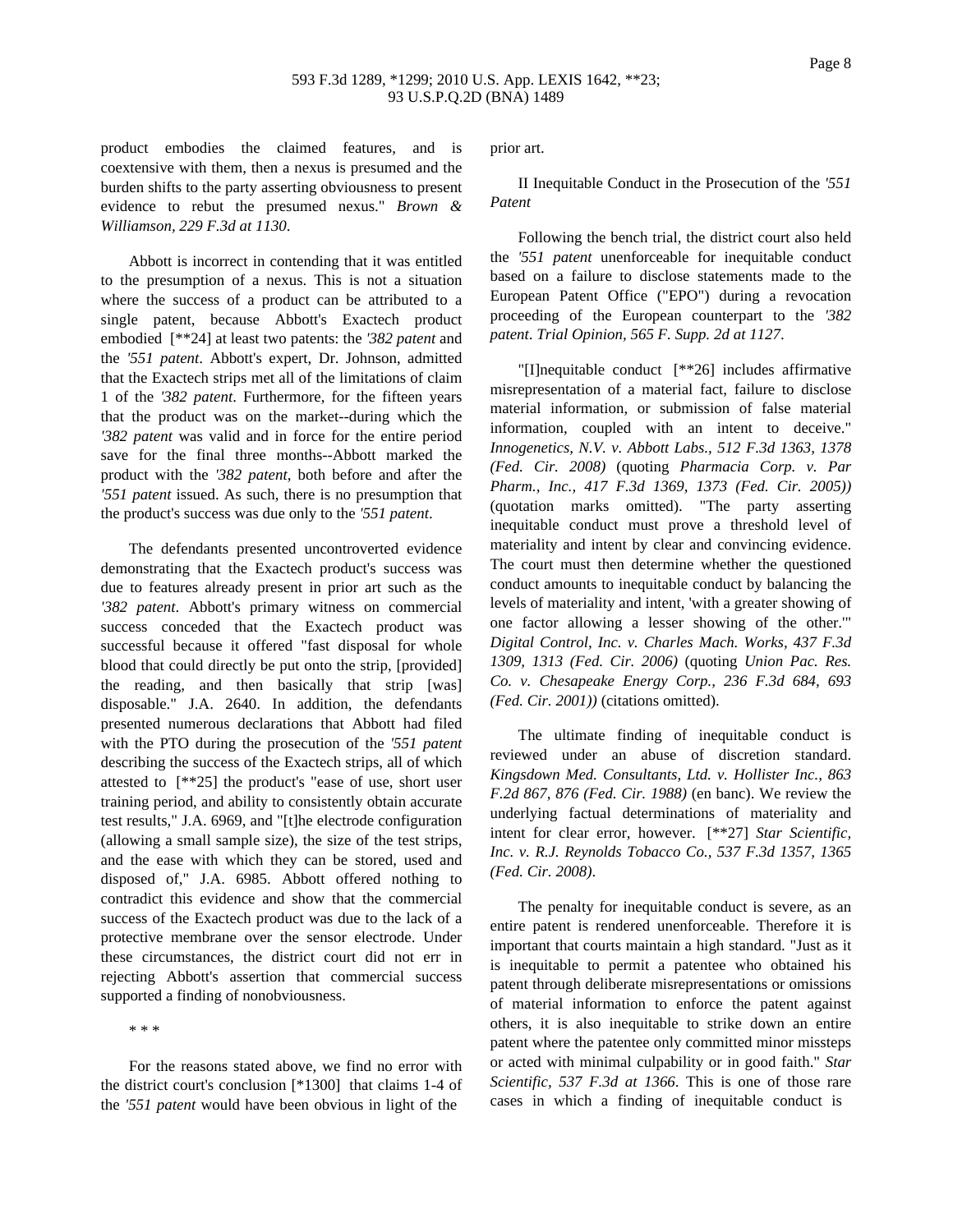appropriate, particularly in light of the critical nature of the representations to the PTO in securing allowance of the *'551 patent* and the district court's careful and thorough findings as to materiality and intent.

A Materiality

There is no question that the PTO rules, in particular *Rule 56*, require the submission of any known information that contradicts information submitted to the PTO:

> Each individual associated with the filing and prosecution of a patent application has a duty of candor and [\*\*28] good faith in dealing with the [PTO], which includes a duty to disclose to the [PTO] all information known to that individual to be material to patentability . . . .

> (b) Under this section, information is material to patentability when it is not cumulative to information already of record or being made of record in the application, and\$. . .

(2) It refutes, or is inconsistent with, a position the applicant takes in:

[\*1301] (i) Opposing an argument of unpatentability relied on by the [PTO], or

(ii) Asserting an argument of patentability.

*37 C.F.R. § 1.56(a)-(b)*. These rules are directly relevant to the materiality component of inequitable conduct because "if a misstatement or omission is material under the . . . Rule 56 standard, it is material [for purposes of inequitable conduct]." *Digital Control, 437 F.3d at 1316*; *see also Pharmacia, 417 F.3d at 1373* (affirming a finding of inequitable conduct where a prior article by a declarant contradicted his declaration to the PTO). The district court found that statements made by Abbott's predecessor to the EPO were highly material to the prosecution of the *'551 patent* because they contradicted representations Abbott made to the PTO regarding the membraneless [\*\*29] sensor disclosed in the *'382 patent*. *Trial Opinion, 565 F. Supp. 2d at 1112-13*. This finding is not clearly erroneous, and indeed is clearly correct.

#### 1 PTO Representations

The original application that led to the *'551 patent* was filed in 1984. Over the next thirteen years, Abbott pursued the patent through half-a-dozen continuation applications that were repeatedly rejected for anticipation and obviousness, including repeated rejections over the *'382 patent*. In 1997, Abbott formulated a new argument for patentability during a brainstorming session attended by Lawrence Pope ("Pope"), Abbott's patent attorney, and Dr. Sanghera, Abbott's Director of Research and Development. Thereafter, new claims were drafted including electrochemical sensors lacking a membrane. During an interview with the examiner, Pope presented the new claims with the argument that the claims of the application were not anticipated or obvious because the claims taught a new glucose sensor that did not require a protective membrane when testing whole blood. Pope and the examiner specifically discussed the "[o]ptionally, but preferably" language in the *'382 patent*. In Pope's own summary of the interview, he stated that  $[**30]$  he "pointed out [to the examiner] that [the *'382 patent*] teaches that active electrodes designed for use with whole blood require a protective membrane." J.A. 7644. The examiner then agreed that if Abbott produced "an affidavit or other evidentiary showing that at the time of the invention such a membrane was considered essential [for whole blood, it] would overcome [the *'382 patent*'s] teaching." J.A. 7639.

In accordance with that agreement, Dr. Sanghera submitted a declaration to the PTO urging that the language of the *'382 patent* concerning the membraneless sensor should not be taken at face value. It stated in relevant part:

> [B]ased on his historical knowledge he is confiednt [sic] that on the filing date of the earlist [sic] application leading to the present application on June 6, 1983 and for a considerable time thereafter *one skilled in the art would have felt that an active electrode comprising an enzyme and a mediator would require a protective membrane if it were to be used with a whole blood sample. Therefore, he is sure that one skilled in the art would not read lines 63 to 65 of column 4 of U.S. Patent No. 4,545,382 to teach that the use of a protective membrane with a whole* [\*\*31]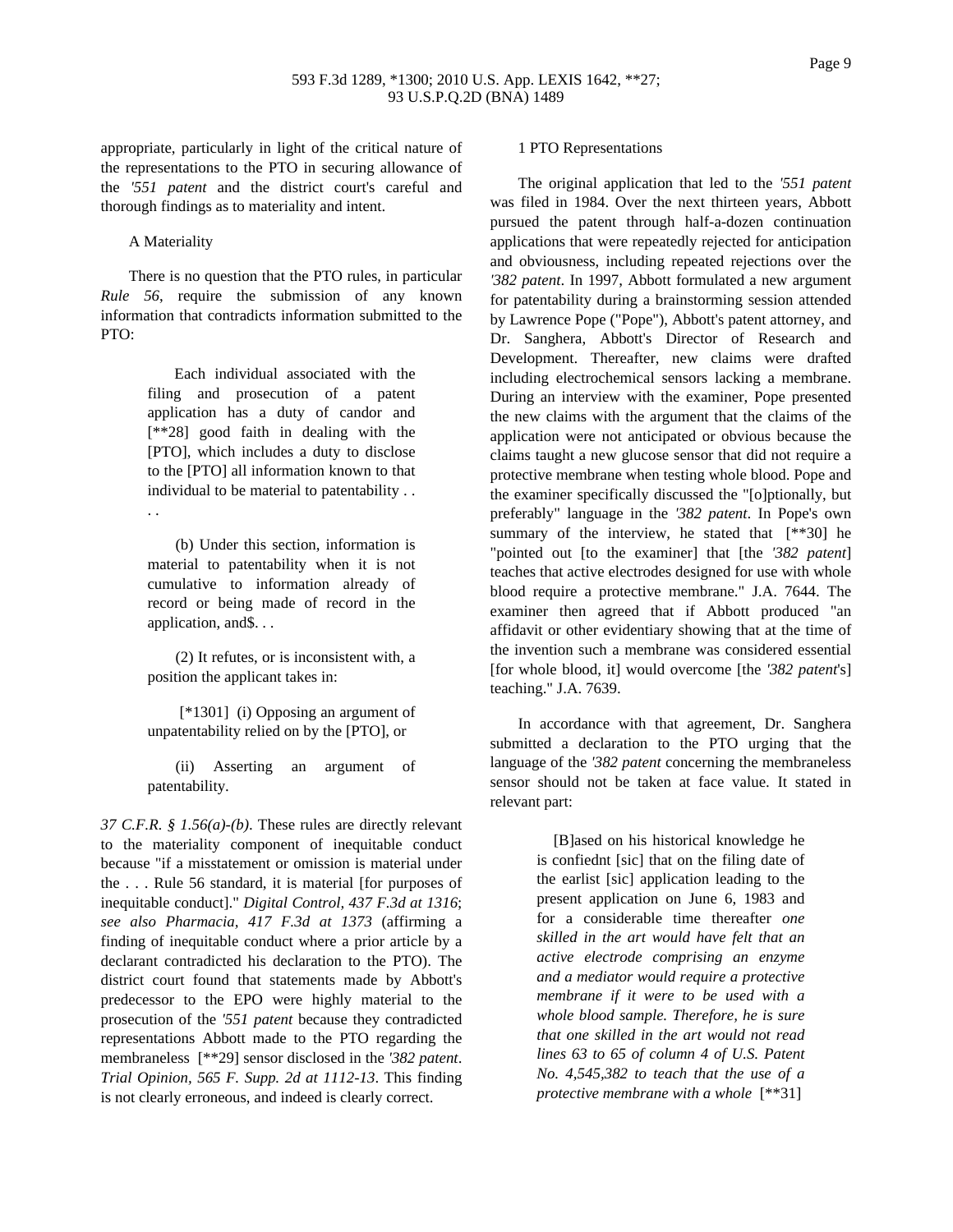*blood sample is optionally or merely preferred*.

J.A. 7637 (emphases added). Pope, in submitting the affidavit, further represented:

> *The art continued to believe [following the '382 patent] that a barrier layer for whole blood sample was necessary for a considerable period*. . . .

[\*1302] *One skilled in the art would not have read the disclosure of the Higgins patent (U.S. 4,545,382) as teaching that the use of a protective membrane with whole blood samples was optional. He would not, especially in view of the working examples, have read the "optionally, but preferably" language at line 63 of column [4] as a technical teaching but rather mere patent phraseology*. This is supported by the Declaration under *37 C.F.R. 1.132* of Gordon Sanghera which accompanies the present amendment.

. . . The applicants have established that a new claim limitation supported by the present application provides a patentable distinction over *U.S. Patent No. 4,545,382*, the key reference in the prosecution of the present application and its predecessors. *There is no teaching or suggestion of unprotected active electrodes for use with whole blood specimens in this patent* or the [\*\*32] other prior art of record in this application.

J.A. 7645-46 (emphases added). Shortly thereafter, the PTO allowed the *'551 patent* with the newly added claims for a membraneless sensor.

2 EPO Representations

. . . .

The district court found that Abbott had made directly contradictory representations to the EPO concerning the teaching of the *'382 patent* in European Patent EP 0 078 636 ("the '636 patent")--a counterpart to the *'382 patent* with virtually identical specifications--and that Abbott had not disclosed those contradictory

representations to the PTO.

In 1993, the '636 patent was revoked as obvious. One of the references the EPO relied on was a German reference labeled D1. Abbott 8 argued to the EPO that the D1 reference was distinguishable. On January 12, 1994, Abbott's patent counsel submitted to the EPO a brief distinguishing the '636 patent from the D1 reference, stating:

> Contrary to the semipermeable membrane of D1, the *protective membrane optionally utilized* with the glucose sensor of the patent is [sic] suit is not controlling the permeability of the substrate (as set forth above under IV.2., in the membrane of D1 the permeability for the substrate must be kept on a low value to achieve [\*\*33] a linear relationship between the measures [sic] currency and the substrate concentration in the test solution). Rather, in accordance with column 5, lines 30 to 33 of the patent in suit:

> > "Optionally, but preferably when being used on live blood, a protective membrane surrounds both the enzyme and the mediator layers, permeable to water and glucose molecules."

See also claim 10 of the patent in suit as granted according to which the sensor electrode has an outermost protective membrane (11) permeable to water and glucose molecules. Finally, see Example 7 in column 10, lines 19 to 26 reporting that by using such a protective membrane the response time did not increase but from 24 to 60 sec. (without membrane) to 36 - 76 sec. (with membrane). Accordingly, *the purpose of the protective membrane of the patent in suit, preferably to be used with in vivo measurements, is a safety measurement to prevent any course [sic] particles coming off during use but not a permeability control for the substrate*.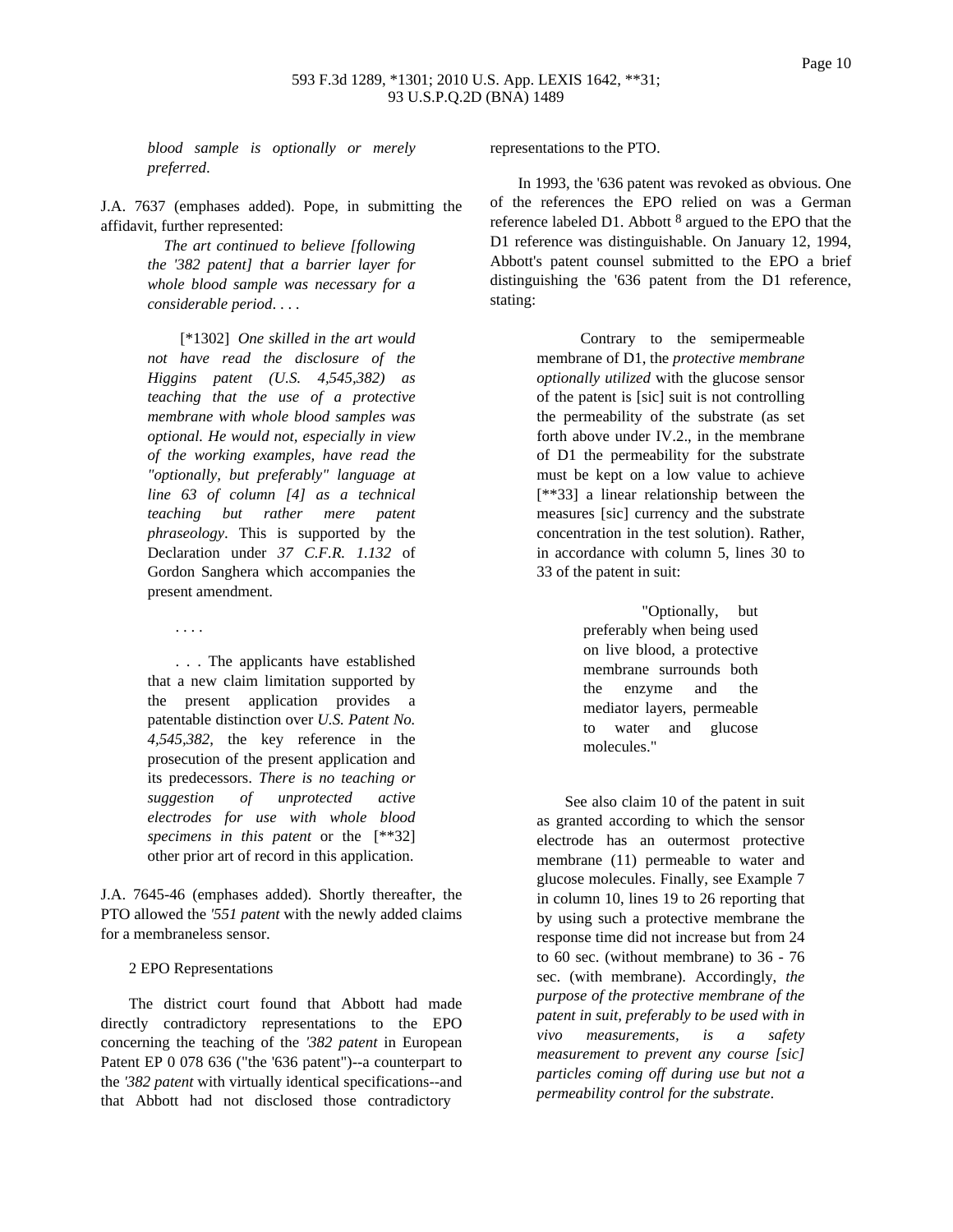J.A. 6530-31 (emphases added).

8 At this time, the party operating before the EPO was Medisense, a predecessor to both Therasense and Abbott. We use the term "Abbott" to include Medisense.

On May 23, [\*\*34] 1995, Abbott's patent counsel submitted another brief to the EPO [\*1303] regarding the D1 reference and the '636 patent. It again discussed the "[o]ptionally, but preferably" language:

> "Optionally, but preferably when being used on live blood, a protective membrane surrounds both the enzyme and the mediator layers, permeable to water and glucose molecules."

> > *It is submitted that this disclosure is unequivocally clear. The protective membrane is optional, however, it is preferred when used on live blood* in order to [\*1304] prevent the larger constituents of the blood, in particular erythrocytes from interfering with the electrode sensor. *Furthermore* it is said, that said protective membrane should not prevent the glucose molecules from penetration, the membrane is "permeable" to glucose molecules.

J.A. 6585 (emphases added).

The district court found that the EPO statements contradicted the PTO representations in at least two significant ways. First, the district court found that by describing the "[o]ptionally, but preferably" language as "unequivocally clear," Abbott's EPO representations contradicted Abbott's representations to the PTO that a person having ordinary skill in the art would have

understood [\*\*35] the phrase as mere "patent phraseology" that did not convey a clear meaning. *See Trial Opinion, 565 F. Supp. 2d at 1110*. Second, the district court noted that the EPO documents clearly explained that membranes were merely preferred for live blood. *Id. at 1109-10*. The documents identified reasons specifically directed toward live blood explaining why a membrane was necessary, supporting the position that these problems did not exist for in vitro testing of whole blood and that a membrane was not necessary for testing whole blood in vitro. *See id. at 1109*. These findings are not clearly erroneous, and indeed are manifestly correct.

#### 3 Abbott's Arguments

Abbott asserts that the district court erred in finding that the statements it made to the EPO were inconsistent with the PTO statements. It contends that in the EPO, the focus was on distinguishing the semipermeable membrane of the D1 reference from the protective, permeable membrane of the '636 patent. Abbott is correct that such a distinction was made in the EPO submissions. However, that is not the only point Abbott made in the EPO to distinguish the two references. The district court correctly found that Abbott also argued before the [\*\*36] EPO that the protective membrane of the '636 patent was optional. The optional nature of the membrane was not irrelevant to the distinction of the D1 reference's semipermeable membrane because the optional nature of the membrane proved that it was not the type of membrane required by the D1 reference, as Abbott appears to recognize. 9 Abbott's representation was particularly clear in the May 1995 submission. In labeling the "[o]ptionally, but preferably" language "unequivocally clear," Abbott emphasized the alleged plain meaning of the language in the specification quoted in the immediately preceding sentence and reinforced that meaning in the following sentence, where it stated, "The protective membrane is optional, however, it is preferred when used on live blood in order to prevent the larger constituents of the blood, in particular erythrocytes from interfering with the electrode sensor." J.A. 6585. This sentence clearly was not directed to permeability. There can be no doubt that Abbott was making two assertions in this submission. It first explained that the protective membrane is optional but preferred when used on live blood and that the *'382 patent* language was "unequivocally [\*\*37] clear" on this point. Then, using the transition "furthermore," it expressed its second point about the permeability of the membrane.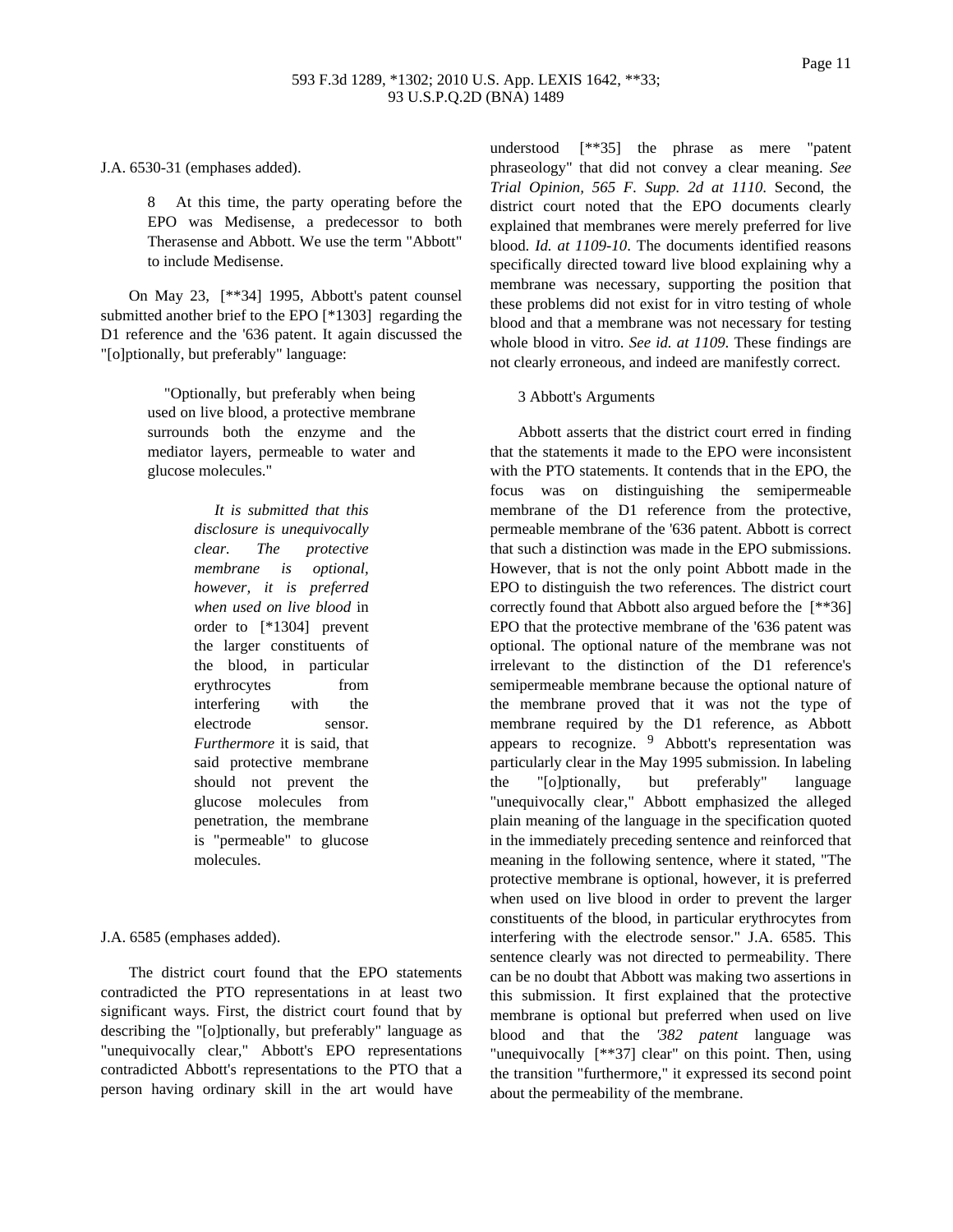### 593 F.3d 1289, \*1304; 2010 U.S. App. LEXIS 1642, \*\*37; 93 U.S.P.Q.2D (BNA) 1489

9 In describing the distinction made before the EPO between the '636 patent and the D1 reference, Abbott states in its reply brief, "If that kind of [semipermeable] membrane is needed, it is needed whenever glucose is measured, regardless of the liquid--buffer, blood, or interstitial fluid. Thus, by showing that the *'382*/'636 did not use a membrane for at least some liquids, [Abbott] proved that it did not use the D1's glucose-controlling membrane." Pl.-Appellants' Reply Br. 13 (citation omitted).

The dissent suggests a somewhat different theory to explain Abbott's representations to the PTO--a theory that significantly was not addressed by Abbott itself. Abbott's theory is that the "unequivocally clear" statement of the second EPO submission was directed to the permeability of the membrane to water and glucose. As discussed above, this theory ignores the context of the "unequivocally clear" statement and particularly the sentence immediately following the "unequivocally clear" statement, which says nothing about permeability. The dissent attempts to fill [\*\*38] this gaping hole in Abbott's argument by suggesting that it would be reasonable to interpret the sentence following the "unequivocally clear" statement as also directed to how the membrane functioned, i.e., that it was "unequivocally clear" that it protected against fouling, rather than that it was "unequivocally clear" that it was optional. With respect, Abbott's EPO statements cannot possibly be read in this manner.

The "unequivocally clear" statement is tied directly to the optional nature of the membrane when used with whole blood and other fluids. The three sentences in question read:

> "Optionally, but preferably when being used on live blood, a protective membrane surrounds both the enzyme and the mediator layers, permeable to water and glucose molecules."

> > It is submitted that this disclosure is unequivocally clear. The protective membrane is optional, however, it is preferred when used on live blood in order to prevent the larger

constituents of the blood, in particular erythrocytes from interfering with the electrode sensor.

J.A. 6585. On its face, the description of the membrane's protective function was itself designed to establish *why* the membrane was optional with whole blood [\*\*39] and other fluids, but preferred with live blood. It was preferred with live blood because it protected against fouling. Both with respect to whole blood and live blood, it was "unequivocally clear" that the membrane was optional (whole blood and other fluids) or preferred (live blood). Necessarily, it was "unequivocally clear" that the membrane was not required for either whole blood or live blood. Thus, this is not a situation such as that referred to in *Scanner Technologies Corp. v. ICOS Vision Systems Corp*. in which "multiple reasonable inferences" as to the meaning of representations could be drawn from the evidence and there existed an "equally reasonable inference" favorable to Abbott. *See 528 F.3d 1365, 1376 (Fed. Cir. 2008)*.

Indeed, Abbott in oral argument agreed that the EPO statements were a "recharacterization of the sentence that was already before the [PTO] examiner." Oral Argument at 40:40. Pope in his testimony agreed that the plain English reading of what Abbott told the EPO was contrary to what Abbott told the PTO.  $10$  To  $[*1305]$ deprive an examiner of the EPO statements--statements directly contrary to Abbott's representations to the PTO--on the grounds that they were not material  $[$ \*40] would be to eviscerate the duty of disclosure. Moreover, if this could be regarded as a close case, which it is not, we have repeatedly emphasized that the duty of disclosure requires that the material in question be submitted to the examiner rather than withheld by the applicant. *See LNP Eng'g Plastics, Inc. v. Miller Waste Mills, Inc., 275 F.3d 1347, 1361 (Fed. Cir. 2001)* ("[W]hen a question of materiality is close, a patent applicant should err on the side of disclosure."); *LaBounty Mfg., Inc. v. U.S. Int'l Trade Comm'n, 958 F.2d 1066, 1076 (Fed. Cir. 1992)* ("[A close case] makes it all the more necessary that the [reference] should [be] disclosed to the examiner. Close cases should be resolved by disclosure, not unilaterally by the applicant.").

10 Pope agreed that "as a matter of normal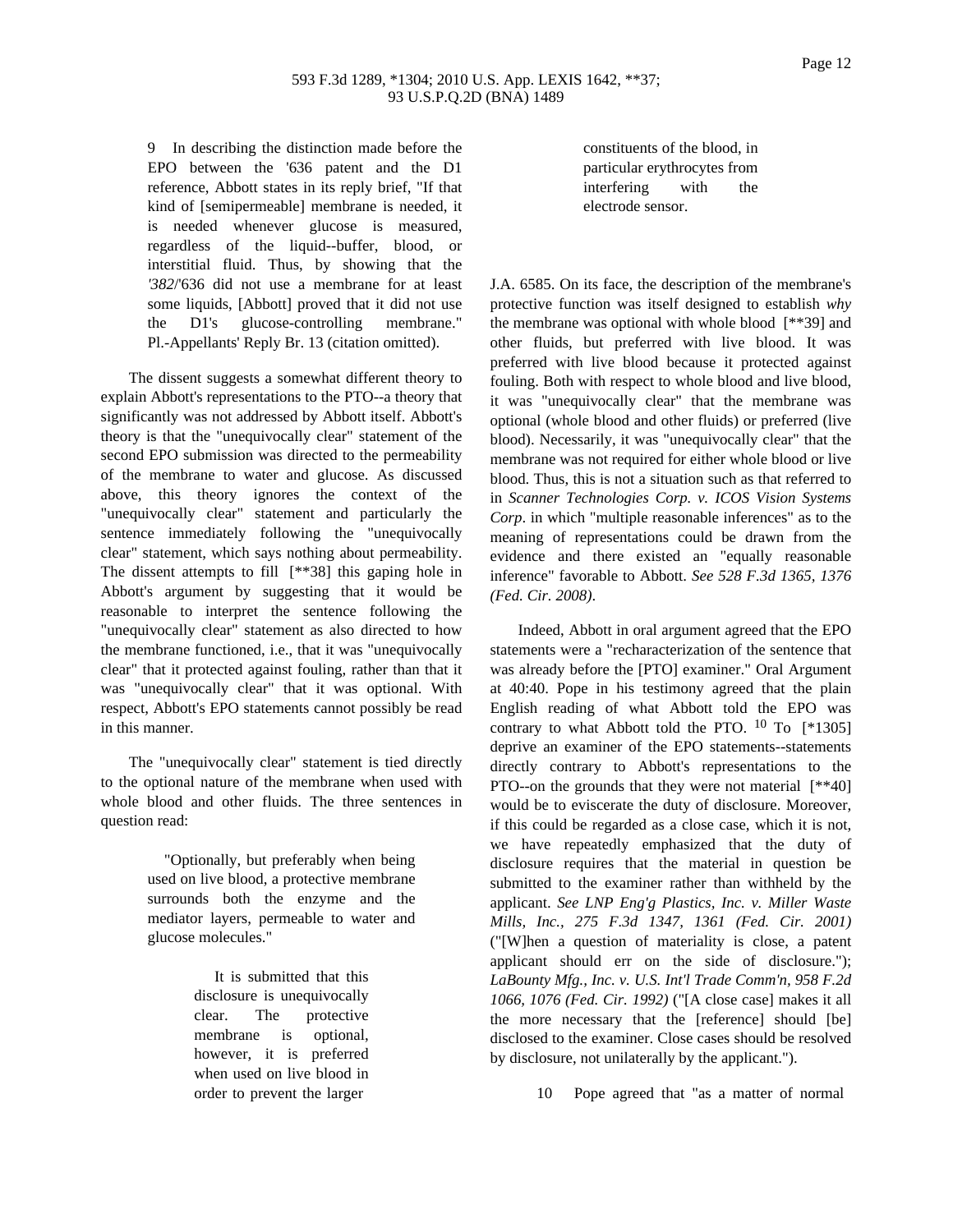## 593 F.3d 1289, \*1305; 2010 U.S. App. LEXIS 1642, \*\*40; 93 U.S.P.Q.2D (BNA) 1489

English construction," the "unequivocally clear" statement "refers to [the '[o]ptionally, but preferably' language] and refers to all of it." J.A. 2990. Thus, according to Pope, "if [the '[o]ptionally, but preferably'] language stood alone, . . . it would definitely indicate that the use of a protective membrane was optional or preferable." J.A. 2988.

Abbott nonetheless contends that lawyer argument [\*\*41] about prior art is not information material to patentability and that since both the EPO and the PTO representations were merely argument, any inconsistency between the two could not be material. This court has held that representations made to the PTO concerning the content of prior art "amount[] to mere attorney argument and our precedent has made clear that an applicant is free to advocate its interpretation of its claims and the teachings of the prior art." *Innogenetics, 512 F.3d at 1379*. However, all of the cases Abbott cites involve patentees who simply made representations to the PTO about prior art in order to secure the allowance of their patents. *See id.; Young v. Lumenis, Inc., 492 F.3d 1336, 1344 (Fed. Cir. 2007)*; *Life Techs., Inc. v. Clontech Lab., Inc., 224 F.3d 1320, 1326 (Fed. Cir. 2000)*; *Azko N.V. v. U.S. Int'l Trade Comm'n, 808 F.2d 1471, 1485 (Fed. Cir. 1986)*. None of these cases involved a situation in which contradictory arguments made in another forum were withheld from the PTO. They do not speak to the applicant's obligation to advise the PTO of contrary representations made in another forum. Before the EPO, Abbott made statements that contradicted the representations [\*\*42] Abbott made to the PTO regarding the *'382 patent*. An applicant's earlier statements about prior art, especially one's own prior art, are material to the PTO when those statements directly contradict the applicant's position regarding that prior art in the PTO. *See 37 C.F.R. § 1.56(b)(2)*. In any event, the representations to the PTO were not merely lawyer argument; they were factual assertions as to the views of those skilled in the art, provided in affidavit form.

The district court's finding that the EPO statements were highly material because they contradicted the position taken before the PTO was not clearly erroneous and was strongly supported by the uncontradicted record.

#### B Intent

In determining whether a failure to disclose material information was intentional, "the involved conduct,

viewed in light of all the evidence, including evidence indicative of good faith, must indicate sufficient culpability to require a finding of intent to deceive." *Kingsdown, 863 F.2d at 876*. Because direct evidence of deceptive intent is rarely available, such intent can be inferred from indirect and circumstantial evidence. *Star Scientific, 537 F.3d at 1366*.

[\*1306] In concluding that Abbott's representatives--Pope [\*\*43] and Dr. Sanghera--intended to deceive the PTO by withholding the EPO documents, the district court made five findings: (1) that the statements made to the PTO concerning the prior art *'382 patent* were absolutely critical in overcoming the examiner's earlier rejections of the claims of the *'551 patent*; (2) that the EPO statements would have been very important to an examiner because they contradicted the representations made to the PTO; (3) that Pope and Dr. Sanghera both knew of the EPO statements and consciously withheld them from the PTO; (4) that neither Pope nor Dr. Sanghera provided a credible explanation for failing to submit the EPO documents to the PTO; and (5) that Pope's and Dr. Sanghera's explanations for withholding the EPO documents were so incredible that they suggested intent to deceive. *See Trial Opinion, 565 F. Supp. 2d at 1113-16*. The first of these is undisputed. The second is not clearly erroneous as discussed above. The third is also undisputed; Pope and Dr. Sanghera together evaluated the documents from the EPO proceedings during the prosecution of the *'551 patent* and made a conscious decision to withhold them from the PTO.

The district court's fourth and fifth [\*\*44] findings regarding intent are based on the district court's assessment of witness credibility. "[D]etermination of the credibility of the witnesses is within the discretion of the presiding official who heard their testimony and saw their demeanor," *Griessenauer v. Dep't of Energy, 754 F.2d 361, 364 (Fed. Cir. 1985)*, such that a judge's credibility determinations are "virtually unreviewable," *Hambsch v. Dep't of the Treasury, 796 F.2d 430, 436 (Fed. Cir. 1986)*. As such, "[t]his court may not reassess, and indeed is incapable of reassessing, witness credibility and motive issues on review." *LNP Eng'g, 275 F.3d at 1361*.

The district court judge had the opportunity to observe both Pope's and Dr. Sanghera's testimony during the bench trial and found their explanations neither plausible nor credible. In fact, the court explicitly noted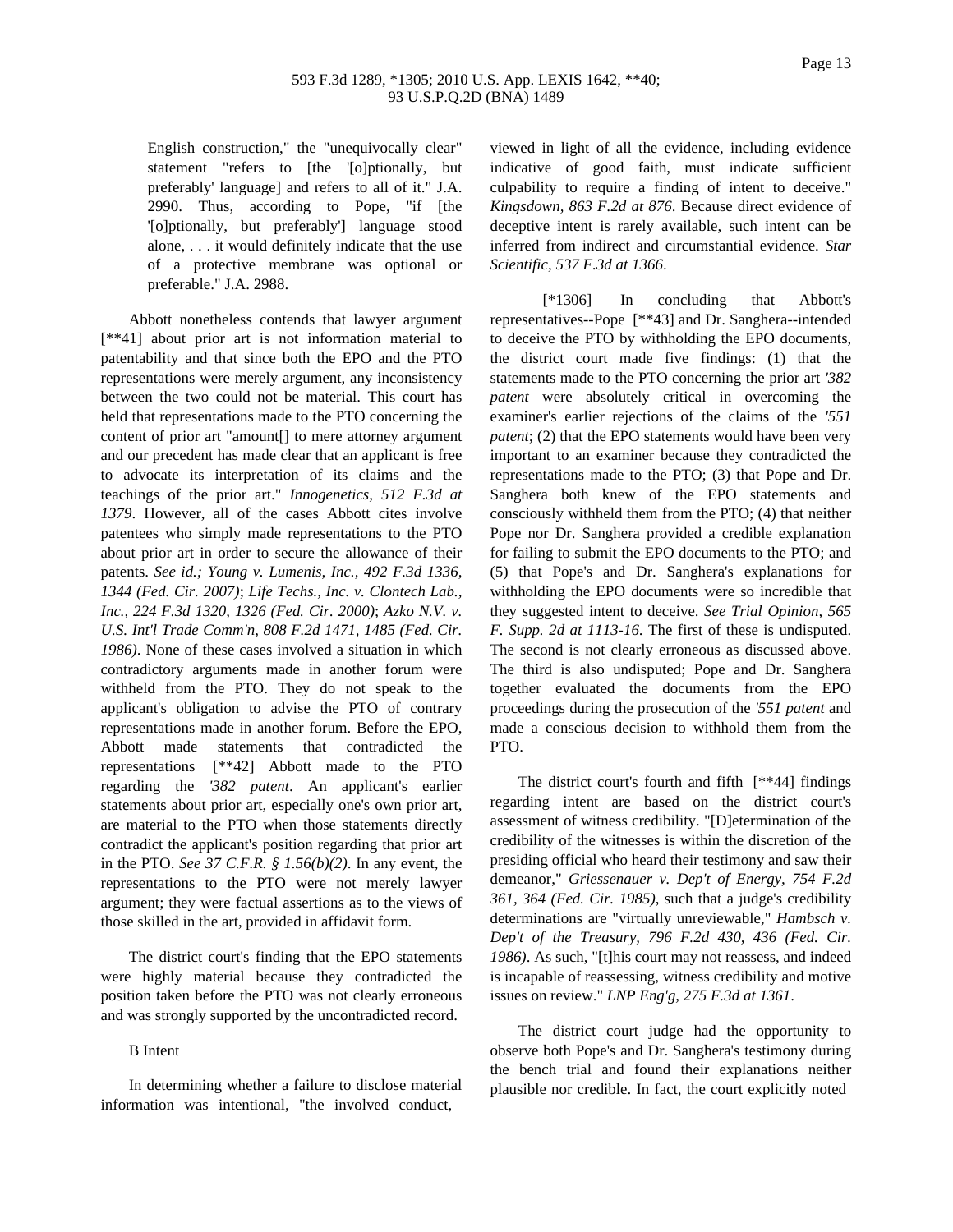that "Attorney Pope did not prove to be a convincing trial witness." *Trial Opinion, 565 F. Supp. 2d at 1113*. The district court similarly found Dr. Sanghera's testimony not to be credible, expressing twice in its opinion that his demeanor was unconvincing. *See id. at 1115* ("As a trial witness, it must be said that Dr. Sanghera was impeached on substantive [\*\*45] points with his prior inconsistent statements and exhibited an unconvincing demeanor." (citation omitted)); *id. at 1116* ("His unconvincing trial demeanor has been a factor in this determination.").

These findings are amply supported. One example will suffice. In attempting to dismiss the EPO statements as merely cumulative, Pope was confronted with the need to explain the May 1995 statement that the "[o]ptionally, but preferably" language was "unequivocally clear." Pope testified that "it was my understanding at the time that what was unequivocally clear was that that the protective membrane, which was sometimes required by the '636 patent was permeable to water and glucose." J.A. 2983. This is contrary to the explicit meaning of the May 1995 statement, as the district court found. When the district court asked Pope to further explain the sentence, "It is submitted that this disclosure is unequivocally clear," Pope responded:

> I would agree with Your Honor that as a matter of normal English construction, the sentence, "it is submitted" refers to what comes immediately before and refers to all of it, but as a patent attorney reading this document and making a judgment call, I was making [\*\*46] [\*1307] my judgment call on what was being conveyed, what information was important, what position was being taken. And in that context, I didn't believe that they were trying to convey anything about the optional but preferably language.

J.A. 2990. The district court did not err in finding that Pope's "trial explanation for his withholding [the EPO submissions] was not plausible and he was not credible" and that Pope "acted with specific intent to deceive [the examiner] and the PTO," *Trial Opinion, 565 F. Supp. 2d at 1113*, particularly in view of Pope's admission that the EPO statement's "normal English construction" directly contradicted his representations to the PTO on a critical issue.

So too Dr. Sanghera testified that he considered it appropriate to withhold from the PTO his own knowledge, reflected in the EPO submission, that "general English usage" contradicted the representations that he had made to the PTO. He testified that "in general English usage, [he] would not use the terms 'optional' or 'preferable' to describe something that is required," and he could not recall "any instance during the course of [his] scientific career in which [he] use[d] the terms 'optional' or 'preferable' [\*\*47] to refer to something that was required." J.A. 3009. Yet like Pope, Dr. Sanghera testified that representations to the EPO confirming that the language was "unequivocally clear" could be withheld. The district court did not err in finding bad faith.

The district court's conclusion of intent also finds support in the fact that Pope relied on Dr. Sanghera, who was not a person having ordinary skill in the art at the time of the *'382 patent*, to provide a declaration to the PTO regarding the teachings of the *'382 patent* rather than the inventors of the patent, who appear to have had a view quite contrary to Abbott's opinion as to the language of the *'382 patent*. Dr. Higgins, an inventor on both the *'382* and the *'551 patents*, testified that even the phrase "preferably when being used on live blood" meant that "you would probably need a membrane, but not definitely." J.A. 3104. He felt that Dr. Sanghera's declaration statements concerning whole blood were simply "wrong." J.A. 3708. "Had [Dr. Sanghera] been around in the field, working in the field in 1983, and he had seen our patent specification, I believe he, as a person skilled in the art, would have concluded that the membrane may not [\*\*48] be necessary." J.A. 3707-08.

Finally, Abbott argues that Dr. Sanghera demonstrated a lack of intent to deceive by satisfying his duty to disclose by providing the EPO documents to Pope. See *37 C.F.R. § 1.56(d)* ("Individuals other than the attorney, agent or inventor may comply with this section by disclosing information to the attorney, agent or inventor."). However, the district court was correct to note that by submitting a declaration to the PTO, Dr. Sanghera was still obligated to avoid intentional deception. *See Trial Opinion, 565 F. Supp. 2d at 1115*. "Cases involving affidavits or declarations are held to a higher standard." *Innogenetics, 512 F.3d at 1379*. This court has in the past expected more of declarants before the PTO. In *Ferring B.V. v. Barr Laboratories, Inc*., we held that the failure to disclose possible biases of the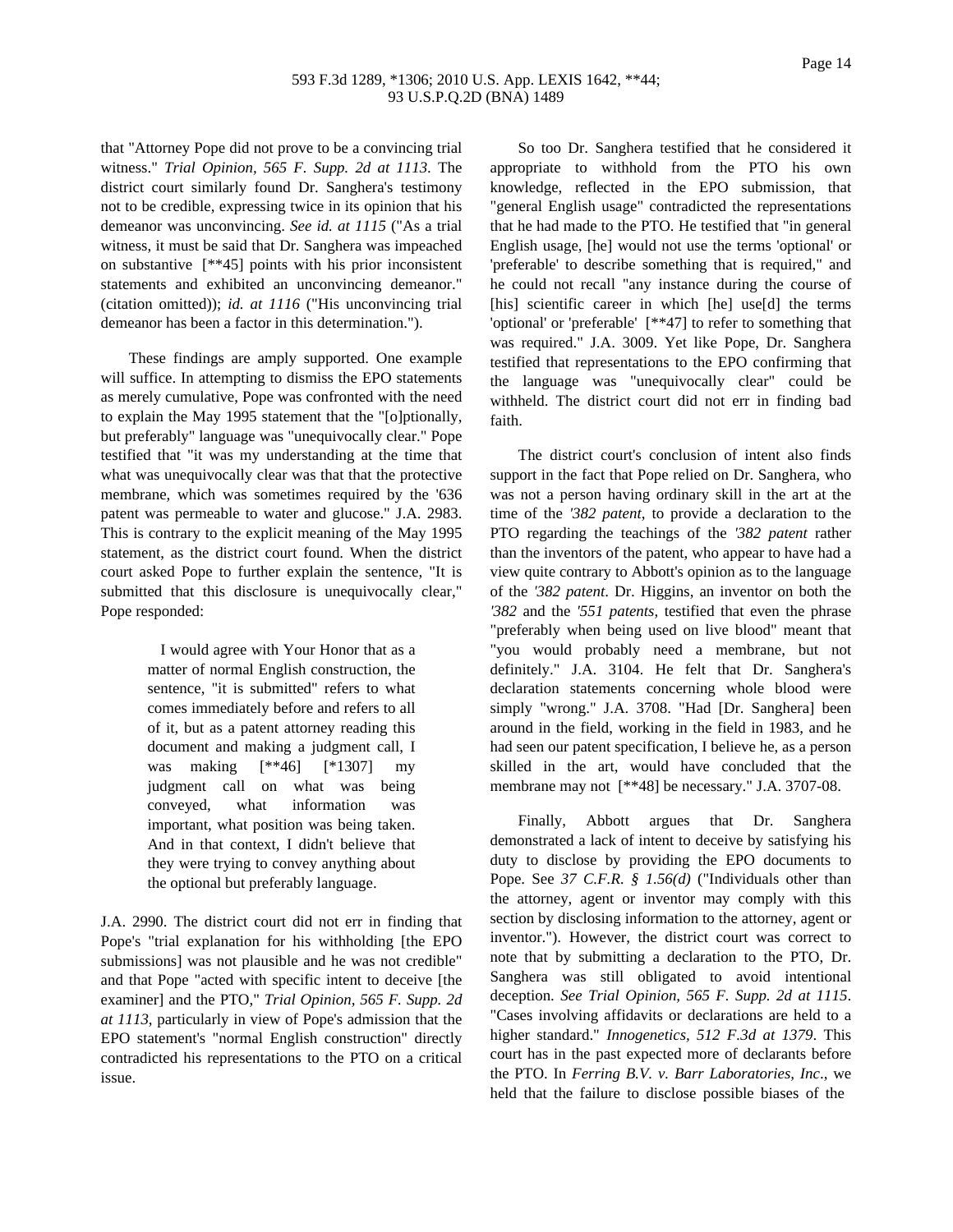## 593 F.3d 1289, \*1307; 2010 U.S. App. LEXIS 1642, \*\*48; 93 U.S.P.Q.2D (BNA) 1489

declarants constituted a material omission where the declarations were submitted to overcome a prior art rejection. *437 F.3d 1181, 1190 (Fed. Cir. 2006)*. *Refac International, Ltd. v. Lotus Development Corp*. involved similar circumstances in which declarations submitted to establish enablement failed to disclose possible biases. *81 F.3d 1576, 1581 (Fed. Cir. 1996)*. [\*\*49] In this case, it was Dr. Sanghera's duty to avoid intentional [\*1308] deception in his declaration before the PTO, and merely disclosing the EPO documents to Pope did not obviate that duty.

The dissent sets up various straw men that are irrelevant to the district court's finding of intent and the majority's affirmance of the intent issue. Thus, the dissent urges that Pope and Dr. Sanghera were not aware of *U.S. Patent No. 4,388,166* to Suzuki et al.--a prior art reference disclosing advantages and disadvantages of using membraneless sensors with whole blood--and were not aware of Dr. Higgins's contrary interpretation of the "[o]ptionally, but preferably" language. This is undisputed; the district court did not base its finding on intent on the existence of such knowledge. Nor did the district court find that Abbott misrepresented Dr. Sanghera's qualifications before the PTO.

More to the point is the dissent's urging that Pope's and Dr. Sanghera's testimonies reflect a plausible conclusion that the EPO submissions were not material. For the reasons described above, the district court was clearly correct in concluding that the explanations offered by Pope and Dr. Sanghera were not plausible. The [\*\*50] dissent's efforts to come up with new theories of plausibility (discussed above in connection with materiality) are both unconvincing and beside the point. Pope's and Dr. Sanghera's intent must be judged by their asserted beliefs at the time, not by some imputed theory that Abbott itself does not even offer on appeal.

Accordingly, the district court did not clearly err in finding that Pope and Dr. Sanghera both intended to deceive the PTO by withholding the EPO documents.

\* \* \*

Because the district court's findings that the EPO submissions were highly material to the prosecution of the *'551 patent* and that Pope and Dr. Sanghera intended to deceive the PTO by withholding those submissions were not clearly erroneous, the district court did not abuse its discretion in holding the *'551 patent*

unenforceable due to inequitable conduct.

III Noninfringement of the *'164* and *'745 Patents*

On summary judgment, the district court concluded that there was no issue of material fact as to whether the BD Test Strip infringes the *'164* and *'745 patents* because the BD Test Strip does not satisfy the "non-flowing manner" limitation present in both patents. Abbott contends that the district court's decision [\*\*51] is based on an erroneous claim construction. We review both the district court's grant of summary judgment and its claim construction de novo. *AquaTex Indus., Inc. v. Techniche Solutions, 479 F.3d 1320, 1328 (Fed. Cir. 2007)*; *Cybor Corp. v. FAS Techs., Inc., 138 F.3d 1448, 1456 (Fed. Cir. 1998)* (en banc).

The *'164 patent* describes a glucose sensor for blood samples smaller than one microliter. The *'745 patent* describes a glucose sensor for blood samples smaller than one microliter that employs diffusible mediators. A limitation in each of Abbott's asserted claims in the *'164* and *'745 patents* requires that the blood sample being analyzed be held within the strip in a "non-flowing manner." Claim 16 of the *'164 patent* is representative in this respect:

> 16. A method for determining a concentration of an analyte [such as glucose] in a body fluid of a patient, comprising the steps of:

> > creating an unassisted flow of a body fluid from the patient;

> > transporting a portion of the body fluid into an analyte sensor configured and arranged to determine the [\*1309] concentration of the analyte from 500nL or less of body fluid;

> > *holding the sample in a non-flowing manner within a sample chamber of the analyte sensor*; [\*\*52] and

> > determining the concentration of the analyte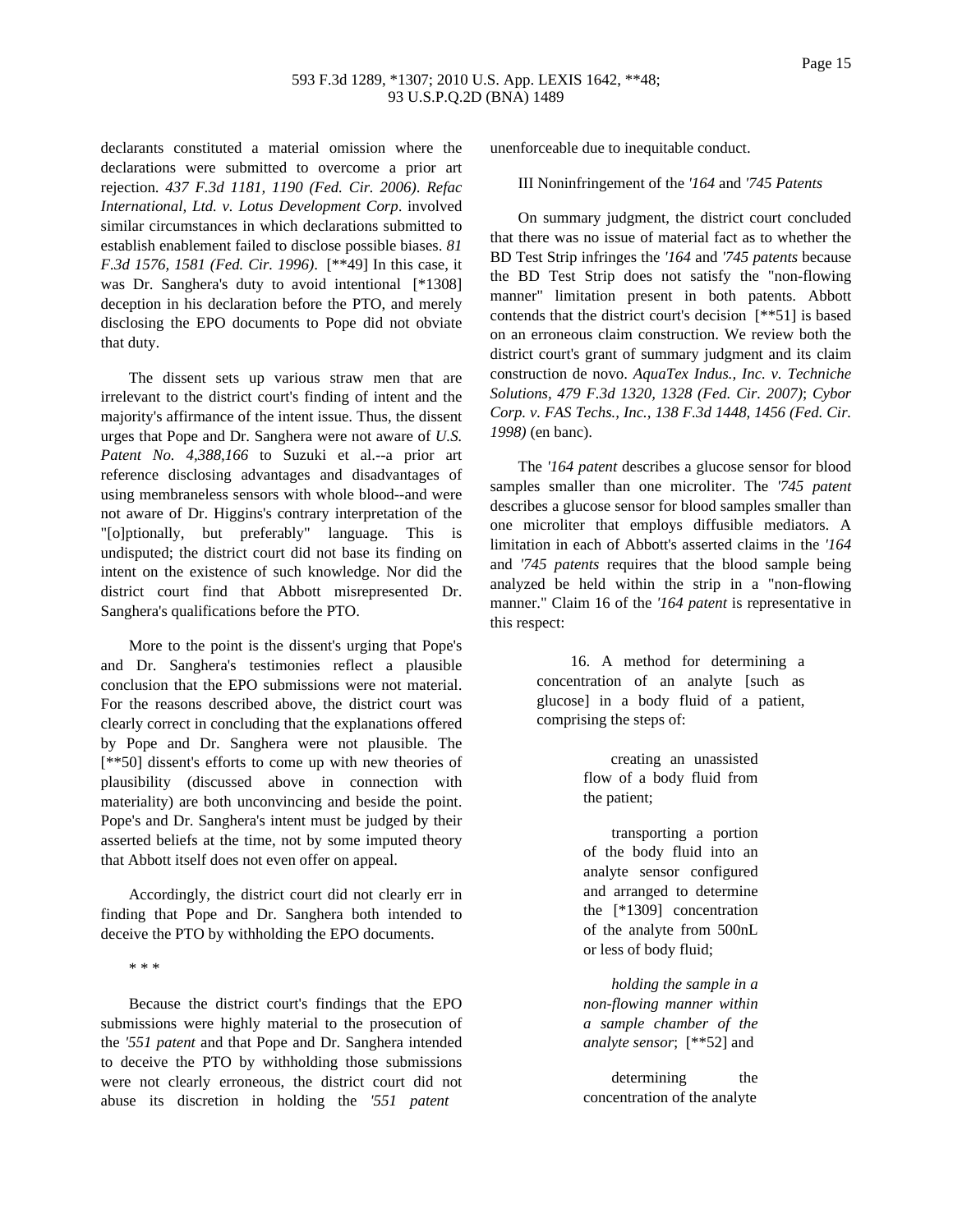## 593 F.3d 1289, \*1309; 2010 U.S. App. LEXIS 1642, \*\*52; 93 U.S.P.Q.2D (BNA) 1489

in the body fluid from the portion of the body fluid transported into the analyte sensor.

*'164 patent* col.25 l.66-col.26 l.11 (emphasis added). The district court construed the claim term "holding the sample in a non-flowing manner within the sample chamber of the analyte sensor" to mean that "the sample is not moving in the sample chamber during the measurement." *Summary Judgment Order, 560 F. Supp. 2d at 854*. Even a sample "flowing at a very slow rate" is "directly at odds with the plain and ordinary meaning of 'non-flowing,'" the court stated. *Id*.

At summary judgment, the district court applied its construction, concluding that the limitation is not satisfied even if the only motion present in the sample is convective flow. *See id. at 856*. Abbott argues that such an expansive reading is unwarranted because all liquids have at least a minor amount of convective flow, pointing to the uncontroverted testimony of its expert that "[t]here is always . . . at least a minor amount of convection occurring within any liquid." J.A. 10553. We agree with Abbott. Here any reasonable construction must allow for certain types of motion that are inherent [\*\*53] within liquids, including convective flow and Brownian motion. 11

> 11 The district court did not decide whether Brownian motion would be covered by the claim construction. *Summary Judgment Order, 560 F. Supp. 2d at 856*.

Even though we reject the district court's broad reading of the "non-flowing manner" limitation, we also reject Abbott's alternative construction. Abbott contends that "flow" means to move in a stream and that the proper construction of the "non-flowing manner" limitation should be that the sample is not moving *through* the sample chamber during measurement. Abbott analogizes to a river or stream that stops flowing when dammed. However, the plain meaning of "flow" is not so limited. A dammed river or stream may no longer flow along the same path as it once did, but the water will continue to flow within the lake behind the dam--a flow that is more than mere convective flow. The sample chamber on the BD Test Strip is no different. Blood can flow through the

sample chamber or it can flow within the sample chamber. In either case the blood is still flowing. We construe a "non-flowing manner" to mean that a sample "is not moving in the sample chamber during the measurement," [\*\*54] other than motion attributable to convective flow, Brownian motion, or other qualities inherent to all liquids.

Under the correct claim construction, summary judgment of noninfringement was still appropriate. Abbott on appeal does not contend that the BD Test Strip does not evidence flow under the claim construction that we have adopted, and indeed Abbott's expert admitted that there is a "slight swirling in the chamber." J.A. 12258. BD/Nova presented uncontradicted evidence that the BD Test Strip does not infringe Abbott's *'164* and *'745 patents* because the blood sample flows within the strip's measurement zone during the entire measurement period. Expert testimony and numerous video recordings showed that blood samples on the BD Test Strip exhibit a swirling motion. The evidence also showed that the swirling motion persists during the entire five-second measuring time of the BD Test Strip. Therefore, on this record, summary judgment of noninfringement of the *'164* and *'745 patents* [\*1310] by the BD Test Strip was proper.

### IV Anticipation of *'745 Patent* Claims

On summary judgment, the district court also concluded that there was no material issue of fact as to the anticipation of claims 1-5, 8, [\*\*55] 21-23, 28, 31, and 34 of the *'745 patent* because PCT application WO 98/35225 ("the '225 reference") already disclosed diffusible mediators. *Summary Judgment Order, 560 F. Supp. 2d at 875*. "This court reviews a ruling of summary judgment *de novo*. Although anticipation under *35 U.S.C. § 102* is a question of fact, it may be decided on summary judgment if the record reveals no genuine dispute of material fact." *Golden Bridge Tech., Inc. v. Nokia, Inc., 527 F.3d 1318, 1321 (Fed. Cir. 2008)* (citation omitted).

The '225 reference contains the same disclosure as the *'164 patent*. *Summary Judgment Order, 560 F. Supp. 2d at 874*. It describes a glucose sensor for blood samples smaller than one microliter. The primary improvement of the *'745 patent* over the '225 reference and the *'164 patent* is the use of diffusible or leachable mediators with such sensors. Claim 1 of the *'745 patent* reads:

1. A method for determining a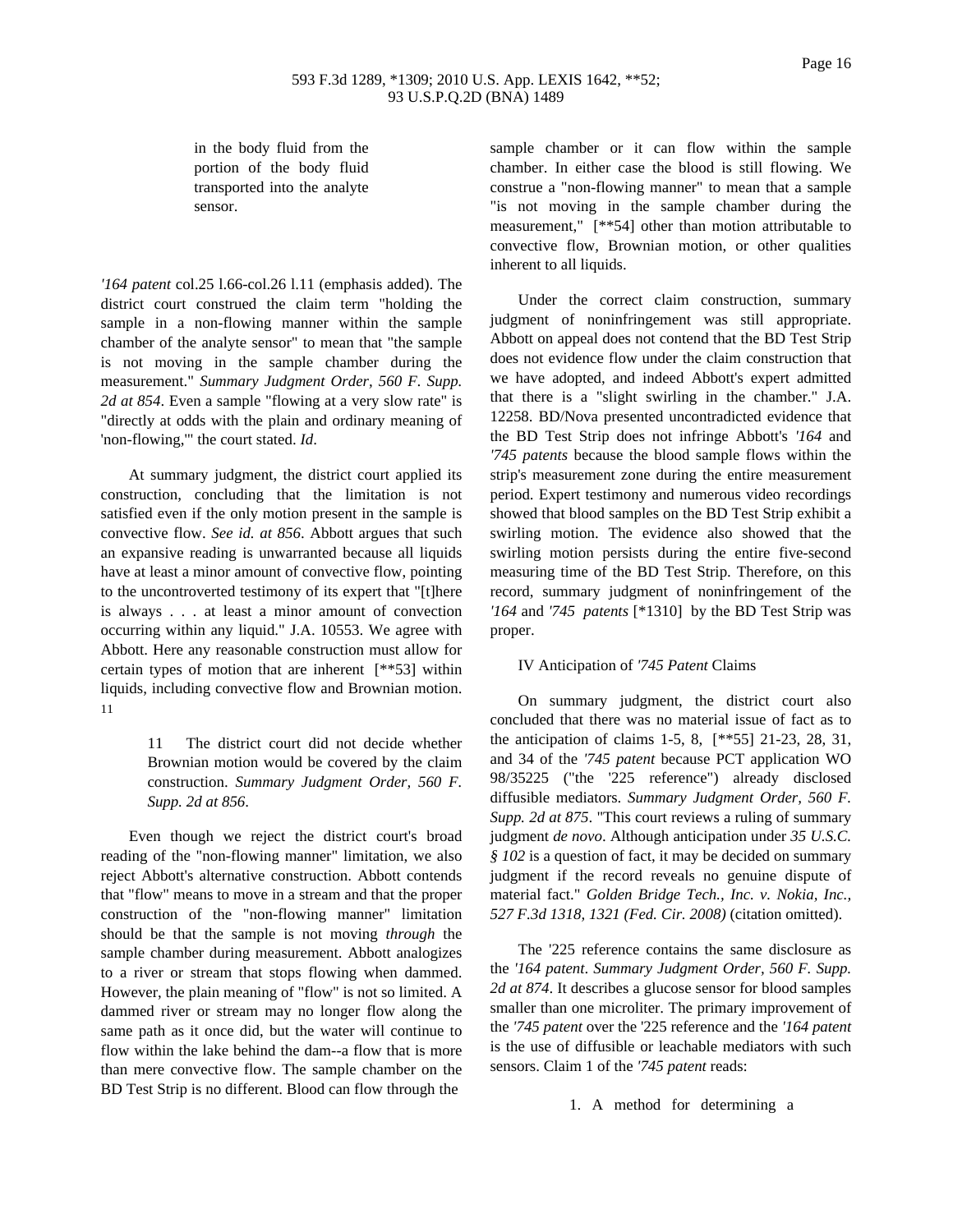concentration of glucose in a sample, comprising the steps of:

> (a) contacting a sample with an electrochemical sensor comprising:

(i) an electrode pair comprising a working electrode and a counter electrode, wherein the working electrode and counter electrode are separated by a closest [\*\*56] distance in a range of 200 to 1000 um;

(ii) a measurement zone positioned adjacent to the working electrode and the counter electrode, wherein the measurement zone is sized to contain a volume of no more than about 1 uL of the sample; and

(iii) an analyte-responsive enzyme and a *diffusible redox mediator* disposed in the measurement zone;

(b) holding the sample within the measurement zone in a non-flowing manner;

(c) generating a sensor signal at the working electrode within a measurement period of no greater than about 5 minutes, wherein a *background signal that is generated by the redox mediator is no more than five times a signal generated by oxidation or reduction of 5 mM of glucose*; and

(d) determining the concentration of the glucose using the sensor signal.

### *'745 patent* col.61 ll.39-63 (emphases added).

On appeal, Abbott challenges only whether the '225 reference disclosed the "diffusible redox mediator" limitation and the "background signal" limitation. However, Abbott did not argue the "background signal" issue to the district court in its opposition to summary judgment. *See Summary Judgment Order, 560 F. Supp. 2d at 871-72*. Therefore, Abbott can not do so now on appeal and has waived [\*\*57] the issue. *See Fresenius USA, Inc. v. Baxter Int'l, Inc., 582 F.3d 1288, 1296 (Fed. Cir. 2009)* ("If a party fails to raise an argument before the trial court, or presents only a skeletal or undeveloped argument to the trial court, we may deem that argument waived on appeal  $\dots$ .").

Thus, the only remaining issue is the "diffusible redox mediator" element. The district court concluded that there was [\*1311] no genuine issue of material fact on whether the '225 reference disclosed the "diffusible redox mediator" element of the *'745 patent* because the '225 reference "acknowledge[s] the possibility of using a leaching or diffusing mediator, although clearly the drafters preferred those that did not leach or diffuse." *Summary Judgment Order, 560 F. Supp. 2d at 873*. Abbott argues that the district court focused on a single passage out of context. However, the plain language of the '225 reference does disclose diffusible or leachable mediators.

The '225 reference states:

Preferably, there is little or no leaching of the redox mediator away from the working electrode 22 into the sample during the measurement period, which is typically less than about 5 minutes. More preferably, the redox mediators [\*\*58] of the present invention are bound or otherwise immobilized on the working electrode 22 to prevent undesirable leaching of the mediator into the sample. A diffusing or leachable (i.e., releasable)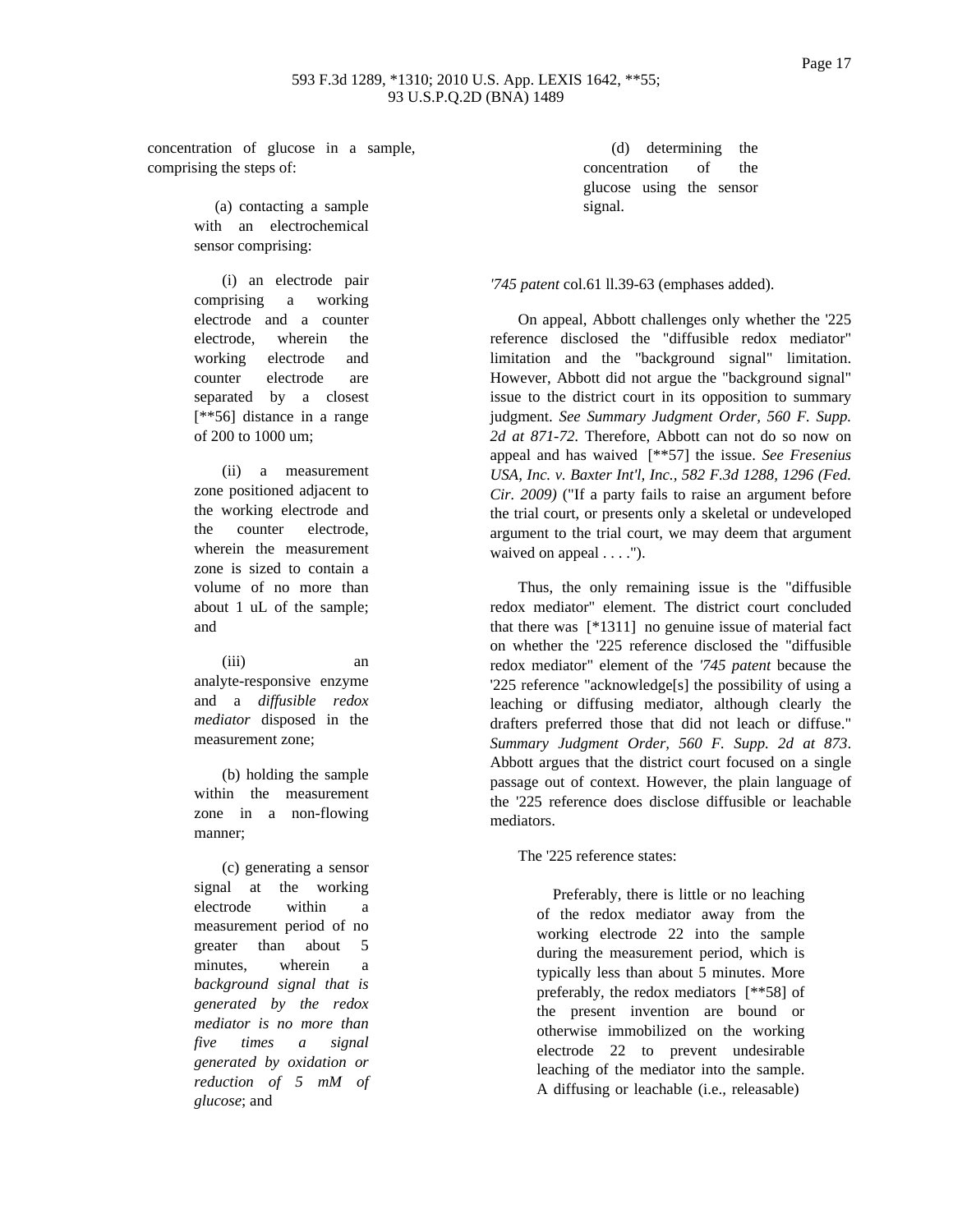Page 18

redox mediator is not desirable when the working and counter electrodes are close together . . . .

'225 reference at 9. The plain meaning of the passage implies that diffusible mediators are contemplated, though they are not preferred. This conclusion is reinforced by the claims of the '225 reference. Claim 127 of the reference describes a method calling for a "redox mediator." It does not specify whether this mediator is a leachable or a non-leachable mediator--that is, diffusible or non-diffusible. Claim 128, however, encompasses "[t]he method of claim 127, wherein the redox mediator is a non-leachable redox mediator," i.e., a non-diffusible mediator. '225 reference at 63. "[T]he presence of a dependent claim that adds a particular limitation gives rise to a presumption that the limitation in question is not present in the independent claim." *Phillips v. AWH Corp., 415 F.3d 1303, 1315 (Fed. Cir. 2005)* (en banc). Here, where the dependent claim adds only the non-leachable (non-diffusible) [\*\*59] mediator limitation, this principle of claim construction compels the conclusion that the '225 reference claims diffusible as well as non-diffusible mediators in claim 127. As discussed above, the claims here must be considered part of the disclosure.

Moreover, not a single expert in the case challenged the fact that the '225 reference disclosed diffusible mediators, either explicitly or implicitly. While the witnesses argued that the '225 reference at least to some extent taught away from their use, "[a] reference is no less anticipatory if, after disclosing the invention, the reference then disparages it. . . . [T]he question whether a reference 'teaches away' from the invention is inapplicable to an anticipation analysis." *Celeritas Techs., Ltd. v. Rockwell Int'l Corp., 150 F.3d 1354, 1361 (Fed. Cir. 1998)*. Therefore, there was no triable issue of material fact left for a jury to consider on the issue of whether the '225 reference disclosed diffusible mediators. As such, summary judgment on anticipation of the *'745 patent* was proper.

## **CONCLUSION**

For the aforementioned reasons, we affirm the district court's judgment that claims 1-4 of the *'551 patent* are invalid due to obviousness and [\*\*60] the entire patent is unenforceable because of inequitable conduct. We also affirm the district court's grant of summary judgment of noninfringement of the *'164* and *'745 patents* and invalidity of claims 1-5, 8, 21-23, 28, 31, and 34 of the *'745 patent* due to anticipation.

# *AFFIRMED*

**CONCUR BY:** LINN (In Part)

# **DISSENT BY:** LINN (In Part)

# **DISSENT**

[\*1312] LINN, *Circuit Judge*, concurring-in-part and dissenting-in-part.

I am pleased to join Part III of the majority opinion affirming the judgment of noninfringement, but I respectfully dissent from Part II affirming the district court's inequitable conduct ruling. With regard to Parts I and IV, I concur in the result and with much of the majority's reasoning in affirming the judgments of obviousness and anticipation, but I write separately to express my disagreement with the majority's unnecessary, and in my view improper, reference in this case to the claims of the prior art as a measure of what the prior art discloses.

## I. Inequitable Conduct

This case involves attorney arguments submitted to the EPO in the '636 patent (the European counterpart of the *'382 patent*) over its interpretation, which allegedly refute, or are inconsistent with, arguments submitted to the PTO in the *'551 patent* [\*\*61] over the interpretation of the same language. The question for purposes of materiality here is not whether Abbott's arguments to the PTO were meritorious (i.e., that the word "preferably" in the *'382*/'636 patent would actually have been interpreted by a skilled artisan to mean "required"); rather, the question is whether anything in Abbott's EPO submissions "refutes, or is inconsistent with," its arguments to the PTO. *37 C.F.R. § 1.56(b)(2) (2009)*. Even if this information were material, however, the individuals who owed a duty of disclosure to the PTO produced a good faith explanation as to why they withheld the EPO submissions. Far from a mere blanket denial of deceptive intent, the individuals' explanation includes specific, detailed reasons as to why they subjectively believed that the withheld information was immaterial during prosecution. Such an explanation will defeat a charge of inequitable conduct if it is "plausible." The question, thus, is not whether it is plausible that the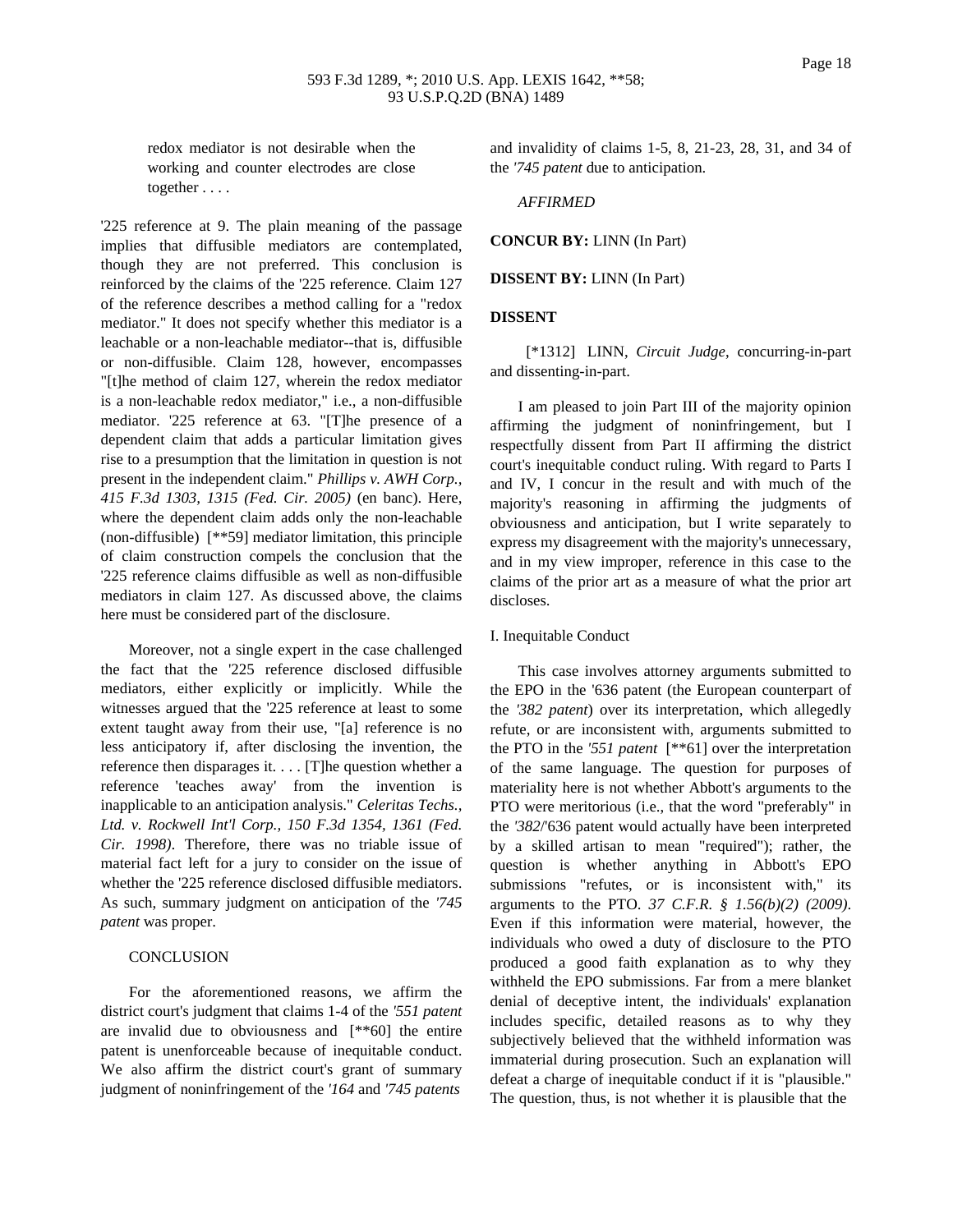## 593 F.3d 1289, \*1312; 2010 U.S. App. LEXIS 1642, \*\*61; 93 U.S.P.Q.2D (BNA) 1489

information is *immaterial*--a question asked under the objective materiality prong--but rather, whether it is plausible that the individuals subjectively *believed* that the reference was immaterial at  $[**62]$  the time they withheld it--a question presented under the subjective intent prong.

I address these questions in turn.

### A. Materiality

In *Scanner Technologies Corp. v. ICOS Vision Systems Corp., 528 F.3d 1365 (Fed. Cir. 2008)*, we stated:

> Whenever evidence proffered to show either materiality or intent is susceptible of multiple reasonable inferences, a district court clearly errs in overlooking one inference in favor of another equally reasonable inference. All reasonable inferences must be drawn from the evidence, and a judgment then rendered on the evidence as informed by the range of reasonable inferences. Where the rule is breached, no inequitable conduct may be found. The rule is necessary, for without it findings of inequitable conduct, with the punishment of unenforceability of the entire patent, could wrongly stand.

*Id. at 1376* (footnote omitted). In that case, an applicant asked the PTO to expedite the handling of its application in view of an allegedly infringing device on the market. The applicant told the PTO that it had made a "rigid comparison" of the device with the claims of the application, and that the device was on "open display" at a trade show. *Id. at 1372*. The district [\*\*63] court found these statements materially misleading. It inferred from these statements [\*1313] that the applicant had actually seen the accused device when, in fact, the device was in a black sealed box and an inspection of it would not have revealed how the device meets the limitations of the claims. Although we acknowledged that the district court's interpretation of this language was "not unreasonable," we ultimately reversed, holding that, under an equally reasonable favorable interpretation, a "rigid comparison" would not require physical inspection, and that the device was on "open display" in the sense that the black box was located in a public, as opposed to

private, setting. *Id. at 1376-77*.

Accordingly, a district court "overlooks" a favorable inference, within the meaning of *Scanner Technologies*, not simply when it ignores or fails to mention the possibility of such an inference, but when it actually "adopt[s] an unfavorable inference . . . over an equally reasonable favorable inference." *Id. at 1377*. Citing this rule, we have stated that an unfavorable inference "must not only be based on sufficient evidence and be reasonable in light of that evidence, but it must also be the *single* [\*\*64] *most reasonable inference* able to be drawn from the evidence to meet the clear and convincing standard." *Star Scientific, Inc. v. R.J. Reynolds Tobacco Co., 537 F.3d 1357, 1366 (Fed. Cir. 2008)* (emphasis added) (citing *Scanner Techs., 528 F.3d at 1376*).

I believe that the "rule" of *Scanner Technologies* has been breached in this case. The submissions made by Abbott to the EPO are susceptible of multiple reasonable inferences and, depending on the inference drawn, may or may not be material. In each instance, the district court inferred one meaning from the EPO submissions, rendering them material, when an equally reasonable (if not more reasonable) inference renders them immaterial.

The district court found that Abbott's "submissions made to the EPO were inconsistent with the submissions made to the PTO in at least two important ways." *Trial Opinion, 565 F. Supp. 2d at 1109*. 1 First, in the district court's words, "The EPO was told that under the *'382* a protective membrane was merely *preferred* and *not required* when dealing with live blood and specifically quoted the 'optionally, but preferably' sentence in support." *Id. at 1109-10* (emphases in original). Second, "The EPO was told that [\*\*65] the critical sentence was 'unequivocally clear' and taught skilled artisans that 'the protective membrane [was] optional, however it is preferred when used on live blood . . . .'" *Id. at 1110* (alteration and omission in original).

> 1 These were the only two ways in which Abbott's submissions were found to be "inconsistent" and thus material under *37 C.F.R. § 1.56(b)(2)*. Thus, it is these two findings that must be reviewed for clear error. Although the district court cited the "reasonable examiner" standard and found that Abbott's EPO submissions would have been "highly material" to such an examiner, the district court made this finding only to the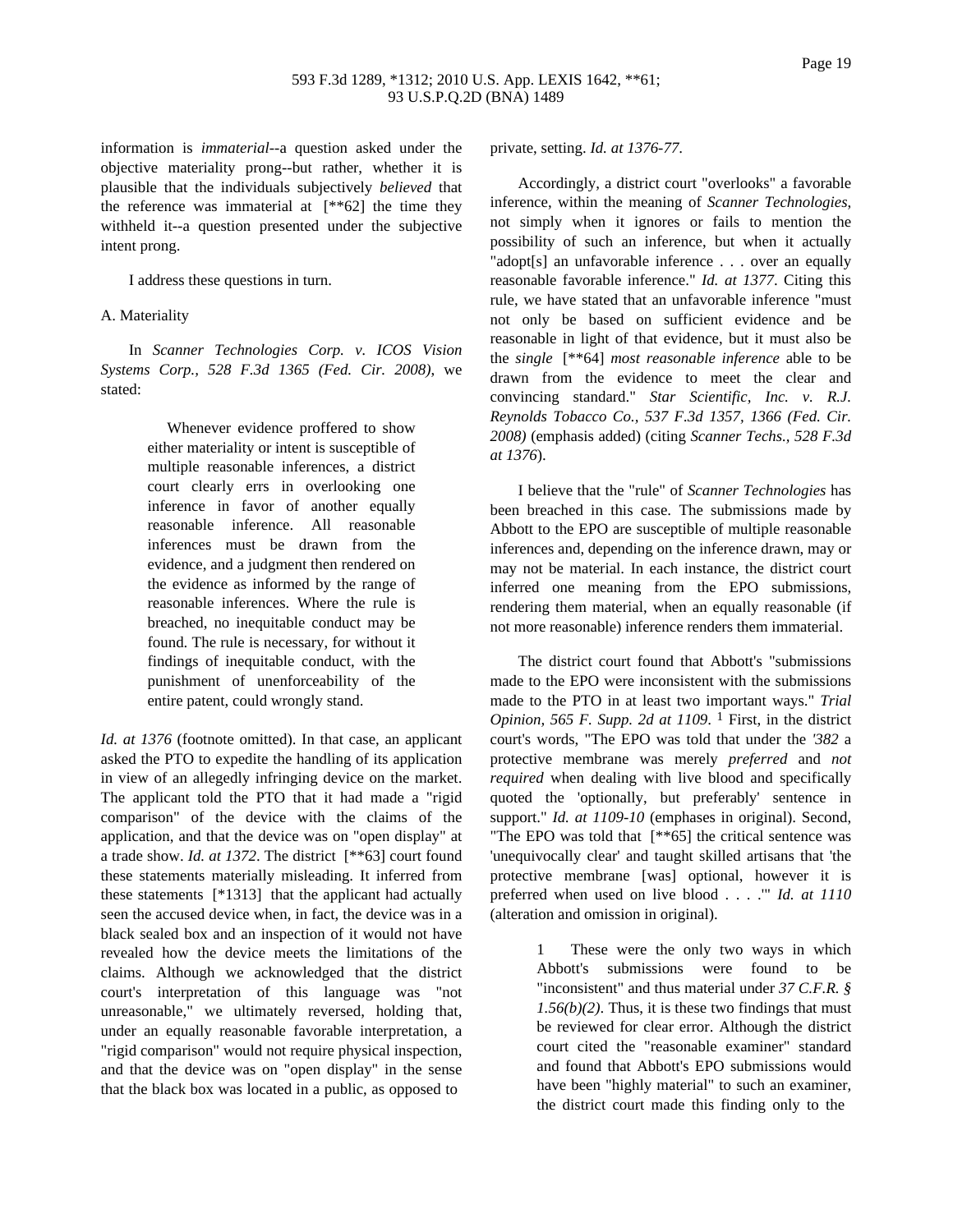extent that the submissions were "contradictory" or inconsistent. *Trial Opinion, 565 F. Supp. 2d at 1110*.

In my view, the district court arrived at these two findings in error. I address these findings in turn.

1. "merely preferred and not required"

The first clearly erroneous finding inappropriately attributes to Abbott statements that it did not make. Abbott never said that the membrane was "merely preferred" or "not required" when dealing with blood. Such a statement would be devastating to Abbott and would clearly be material. Instead, Abbott's [\*\*66] EPO submissions simply quoted the "[o]ptionally, but preferably" sentence from the *'382*/'636 [\*1314] patent and, tracking closely the just-quoted language, stated that the protective membrane is "preferably to be used with in vivo measurements" and is "preferred when used on live blood." J.A. 6531, 6585. The word "preferably" is the very same word used in the *'382*/'636 patent. Abbott never said "merely preferred," and it certainly never said "not required." Nor did Abbott ever use any synonym that might have shed some light on the meaning of the word as used in the patent. Instead, Abbott used the very same word (preferably) in the very same context (blood) as the word appears in the *'382*/'636 patent. Because Abbott's submissions to the EPO tracked the very language of the *'382*/'636 patent, they add nothing to the meaning of the word "preferably" beyond what was already before the examiner in the *'382*/'636 patent. 2

> 2 *See* Trial Tr. 647, Jun. 2, 2008 (Attorney Pope testifying that the EPO submissions were "redundant of information already before the examiner" because "[t]hat quote appears precisely in the *'382 patent*"), 653 ("[T]hey paraphrased the quote that they use, and in so doing, they [\*\*67] picked up the language 'preferable.' That was, in my mind, simply because they were tracking the quote . . . ."); 677 ("I understand they used the word 'preferred' in their argumentation because they were simply tracking and paraphrasing the quote that they were discussing.").

If anything, the EPO submissions bolster, rather than refute, Abbott's argument to the PTO that a protective membrane was thought by persons of ordinary skill to be required for use in blood. One of the EPO submissions explains that the protective membrane serves to "prevent

the larger constituents of the blood, in particular erythrocytes, from interfering with the electrode sensor." J.A. 6585. Indeed, it is this very function that makes it a "protective" membrane: the membrane *protects* the electrodes from fouling caused by the larger constituents found in blood. 3 The EPO Board itself, upon reviewing Abbott's submissions, recognized as much when it held: "The Board can therefore agree with the Appellant that by a protective membrane is meant exercising a filtering function, preventing the grosser components of blood from reaching the electrode . . . ." J.A. 6570-71. Given that the Board itself recognized that [\*\*68] the protective membrane serves an important "filtering function" in blood, it cannot be said that Abbott's EPO submissions somehow denigrated the role of a protective membrane when used on blood.<sup>4</sup>

> 3 *See* Trial Tr. 676 (Attorney Pope testifying that the *'382*/'636 patent "doesn't give any reason why it says 'preferably when being used on live blood,' whereas, when we look down to the sentence [in the EPO submission], they give a reason why you want the protective membrane.").

> 4 *See* Trial Tr. 647 (Attorney Pope testifying that "[t]he decision at the [EPO] Technical Board of Appeals was entirely consistent with my understanding at the time" that "preferably" meant "required").

It is important to appreciate that, aside from testing on "blood," the sensor recited in claim 1 of the '636 patent is also claimed for testing on "interstitial fluid." Interstitial fluid does not contain those larger constituents in blood that cause fouling of the sensor's electrodes. Because the larger constituents are absent in interstitial fluid, all parties agree that a protective membrane is *optional* when the sensor is used to test interstitial fluid. 5 It is therefore reasonable to interpret the word "optionally," [\*\*69] in the phrase "[o]ptionally, but preferably when used on live blood," as governing those situations in which the [\*1315] fluid being tested is something other than blood, such as interstitial fluid. <sup>6</sup>

> 5 *See* Trial Tr. 674 (Attorney Pope testifying: "The protective membrane was definitely optional. It depended -- the option depended on what was being analyzed.").

> 6 *See* Trial Tr. 690 (Attorney Pope testifying: "My understanding was it was optional for any fluid other than blood."); *Trial Opinion, 565 F.*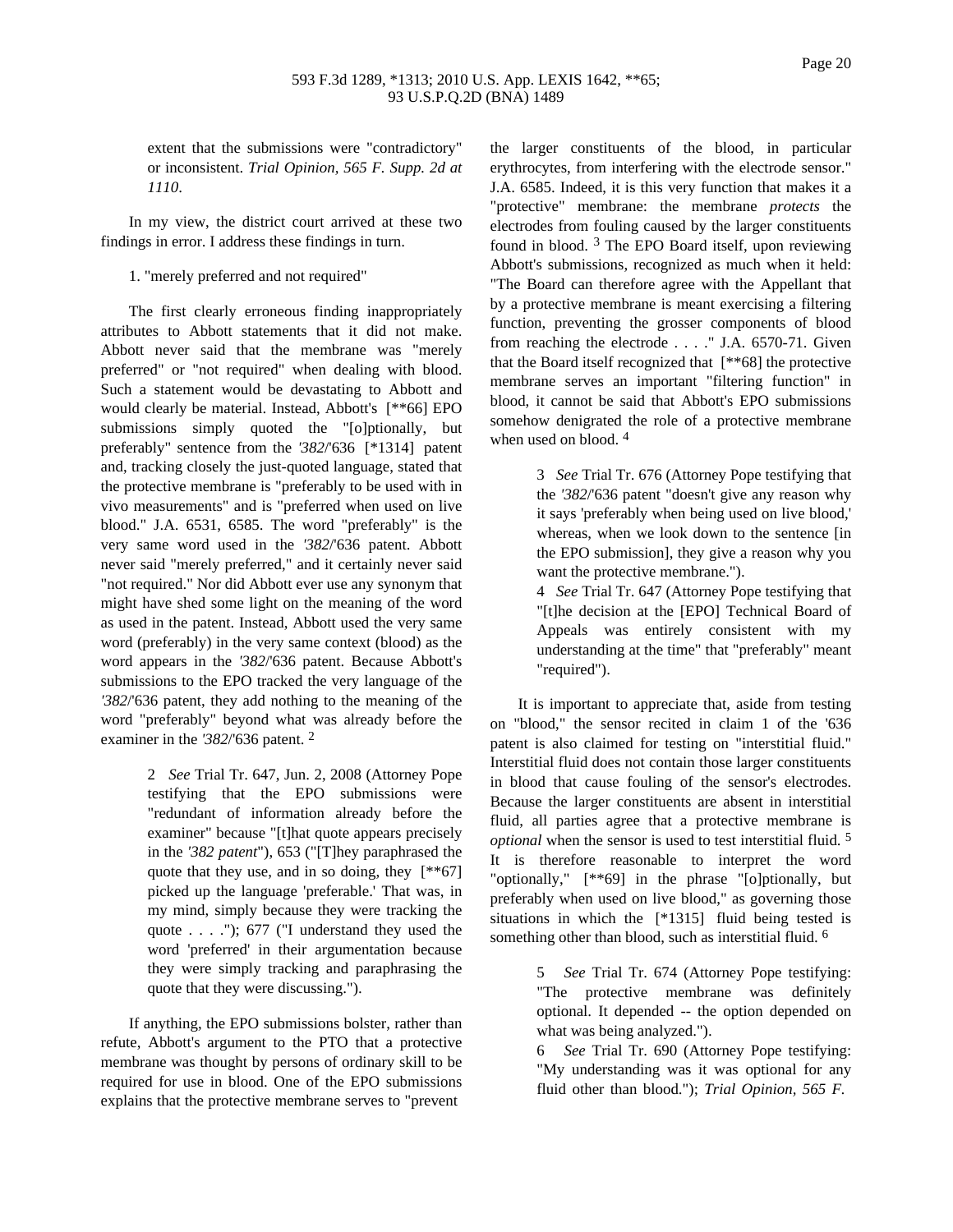*Supp. 2d at 1100* (Abbott's Proposed Finding No. 90: "the 'preferably' language means that the membrane is optional when an in vivo sensor does not contact whole blood but that the membrane is required when the sensor contacts red blood cells [i.e., erythrocytes] in whole blood.").

Abbott's submissions to the EPO do not contradict this interpretation. Abbott never said that the membrane is optional all the time, in all fluids, or under all conditions. Rather, Abbott said that the membrane is "optionally utilized with the glucose sensor of the patent in suit," J.A. 6530-31 (emphasis added), more specifically, "*claim 1* of the *patent in suit*," J.A. 6530 (emphasis added). Claim 1 of this patent recites, [\*\*70] in the disjunctive, "blood *or* interstitial fluid." No claim is directed to blood alone. 7 Abbott's EPO submissions can therefore be interpreted, consistent with the quoted "[o]ptionally, but preferably" sentence, to mean that a protective membrane is used "preferably" on *blood*, and "optionally" on fluids other than blood, such as *interstitial fluid*. And again, the word "preferably" is not defined in the EPO submissions or otherwise explained, except to say that the membrane serves to "prevent the larger constituents of the blood, in particular erythrocytes, from interfering with the electrode sensor"--a statement that tends to support, rather than refute, Abbott's argument to the PTO. J.A. 6585.

> 7 *See* Trial Tr. 661-62 (Attorney Pope testifying that "the claims encompassed a sensor that could be used on a variety of analytes. So the claim scope didn't speak to th[e] issue" of whether a membraneless sensor could be used in blood).

But instead of giving Abbott the benefit of a reasonable favorable interpretation, in which the words "optionally" and "preferably" are directed to interstitial fluid and blood, *respectively*; the district court drew a negative inference by extending the word "optionally" [\*\*71] to govern both interstitial fluid and blood, *collectively*. In this way, the district court inferred from Abbott's EPO submissions that a membrane was "*not required* when dealing with live blood"--language that Abbott itself never used in its submissions. *Trial Opinion, 565 F. Supp. 2d at 1109* (emphasis in original). By adopting one inference (i.e., "optionally" governs both blood and interstitial fluid) over an equally reasonable favorable inference (i.e., "optionally" governs interstitial fluid, and "preferably" governs blood), the district court,

in my view, clearly erred.

2. "unequivocally clear"

The second clearly erroneous finding concerns Abbott's submission to the EPO that "[i]t is submitted that this disclosure is unequivocally clear." J.A. 6585. The district court found this statement to be inconsistent with Abbott's argument to the PTO that the word "preferably," as used in the patent's "[o]ptionally, but preferably" sentence, was not being used in a colloquial sense (to express a mere preference) but rather constituted "patent phraseology" (to express a requirement). Because Abbott had told the EPO that "this disclose is unequivocally clear,"  $8$  the district [\*1316] court inferred from [\*\*72] this submission that that each and every word of the "[o]ptionally, but preferably" sentence must carry its plain and ordinary meaning.

> 8 The full paragraph of the EPO submission dated May 23, 1995 reads:

> > It is submitted that this disclosure is unequivocally clear. The protective membrane is optional, however, it is preferred when used on live blood in order to prevent the larger constituents of the blood, in particular erythrocytes from interfering with the electrode sensor. Furthermore it is said, that said protective membrane should not prevent the glucose molecules from penetration, the membrane is "permeable" to glucose molecules. This teaches the skilled artisan that, whereas the semipermeable membrane of D1 must be constructed, for example by crosslinking, in such a way that the membrane will in fact control the permeability of the glucose at the required low value, the purpose of the protective membrane in the patent in suit is **not** to control the permeation of the glucose molecules. For this very reason the sensor electrode as claimed does not have (and must not have) a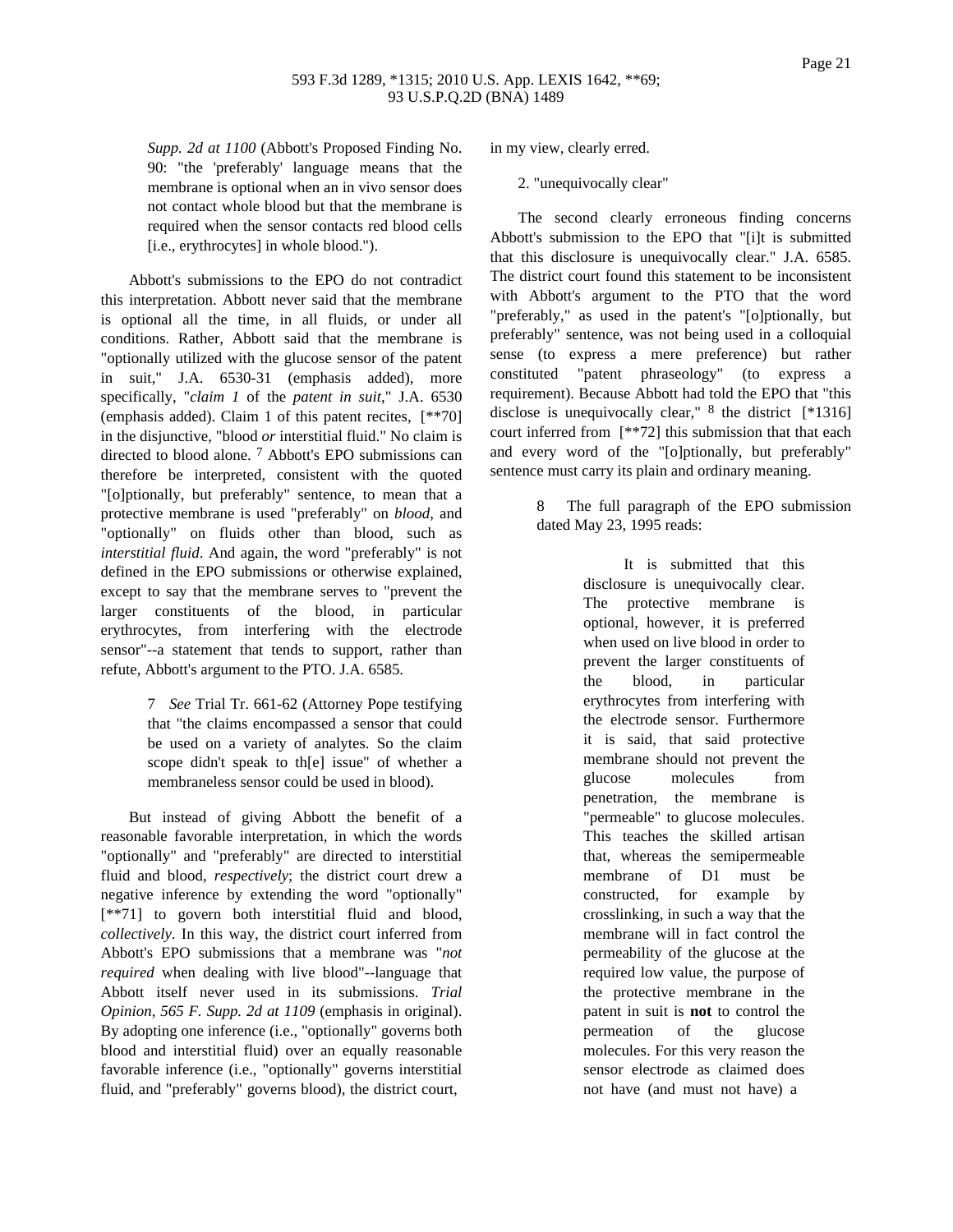semipermeable membrane in the sense of D1. The fact that the same material (cellulose acetate) may be used both [\*\*73] for the semipermeable membrane of D1 and the protective membrane of the patent in suit is not relevant. The decisive feature is the modification (crosslinking) of said material to an extent so as to **control** the permeation of the substrate glucose. Finding the semipermeable membranes satisfying the requirements set forth on page 3, lines 24 to 56 of D1 is tedious and involves considerable trial and error work. Reproducability [sic] of such membranes is always a critical factor.

J.A. 6585-86 (emphases in original).

While plausible, the district court's inference is not the only inference that can reasonably be drawn from Abbott's submission. Abbott did not say that any specific word is unequivocally clear. Rather, what was said to be unambiguously clear is "this disclosure"--i.e., the full quoted sentence from the *'382*/'636 patent, which reads:

> Optionally, but preferably when being used on live blood, a protective membrane surrounds both the enzyme and the mediator layers, permeable to water and glucose molecules.

This sentence sets forth two functional characteristics of the membrane:  $(1)$  it is "protective," and  $(2)$  it is "permeable to water and glucose molecules." It is these two functional [\*\*74] characteristics that Abbott, in its argument, went on to describe immediately after calling this disclosure "unequivocally clear." 9 First, with regard to the membrane being "protective," Abbott told the EPO that its membrane serves "to prevent the larger constituents of the blood, in particular erythrocytes from interfering with the electrode sensor." J.A. 6585. Second--or in Abbott's words "[f]urthermore" <sup>10</sup> --the membrane is "permeable" to glucose molecules because it "should not prevent the glucose molecules from penetration." J.A. 6585. These two concepts, as

articulated in Abbott's submission, flow directly from the quoted sentence of the *'382*/'636 patent, in the same order that they appear in that sentence. It is reasonable to read Abbott's argument as saying no more than what is "unambiguously clear," in the quoted sentence, is that the membrane serves the dual roles of preventing larger constituents in blood from interfering with the electrode sensor, while also allowing smaller water and glucose molecules to pass through.

> 9 *See* Trial Tr. 672 (Attorney Pope testifying that the "unequivocally clear" statement is directed to "the *nature of the membrane*"; "And in my understanding, [\*\*75] I believed that the reason the entire quote appears [in the EPO submission] is that is the only clear disclosure in the *'382 patent* or the '636 patent with regard to the *nature of the protective membrane*"; "There isn't another sentence, another clear disclosure in the '636 patent that talks about the *nature of the protective membrane*." (emphases added)).

> 10 *See* Trial Tr. 658 (Attorney Pope testifying: "I would disagree with the fact that the mere use of the word 'furthermore' means that it's a second argument," rather than "simply being a transitional word.").

The district court believed that only this second function, glucose permeability, was necessary to distinguish the D1 reference [\*1317] in the EPO proceeding, and that Abbott's argument to the EPO "plainly went beyond this point of distinction and submitted that it was 'unequivocally clear' that the *'382*/'636 needed no membrane at all for use with blood." *Trial Opinion, 565 F. Supp. 2d at 1116*. But Abbott never told the EPO that the *'382*/'636 patent "needed no membrane at all for use with blood." Those are the district court's words, not Abbott's. Moreover, the fact that the *'382*/'636 patent can optionally be used with or without a "protective" [\*\*76] membrane in *some* glucose-containing fluids, like interstitial fluid, was indeed an important point of distinction that ultimately convinced the EPO Board that the '382/'636 patent did not possess a "diffusion-limiting" membrane like that of the D1 reference. 11 The D1 reference requires a diffusion-limiting membrane because its sensor cannot handle a rapid influx of glucose molecules. The pores of this membrane are small enough to partially reduce the flow of glucose molecules and to completely block the much larger blood constituents, like erythrocytes. The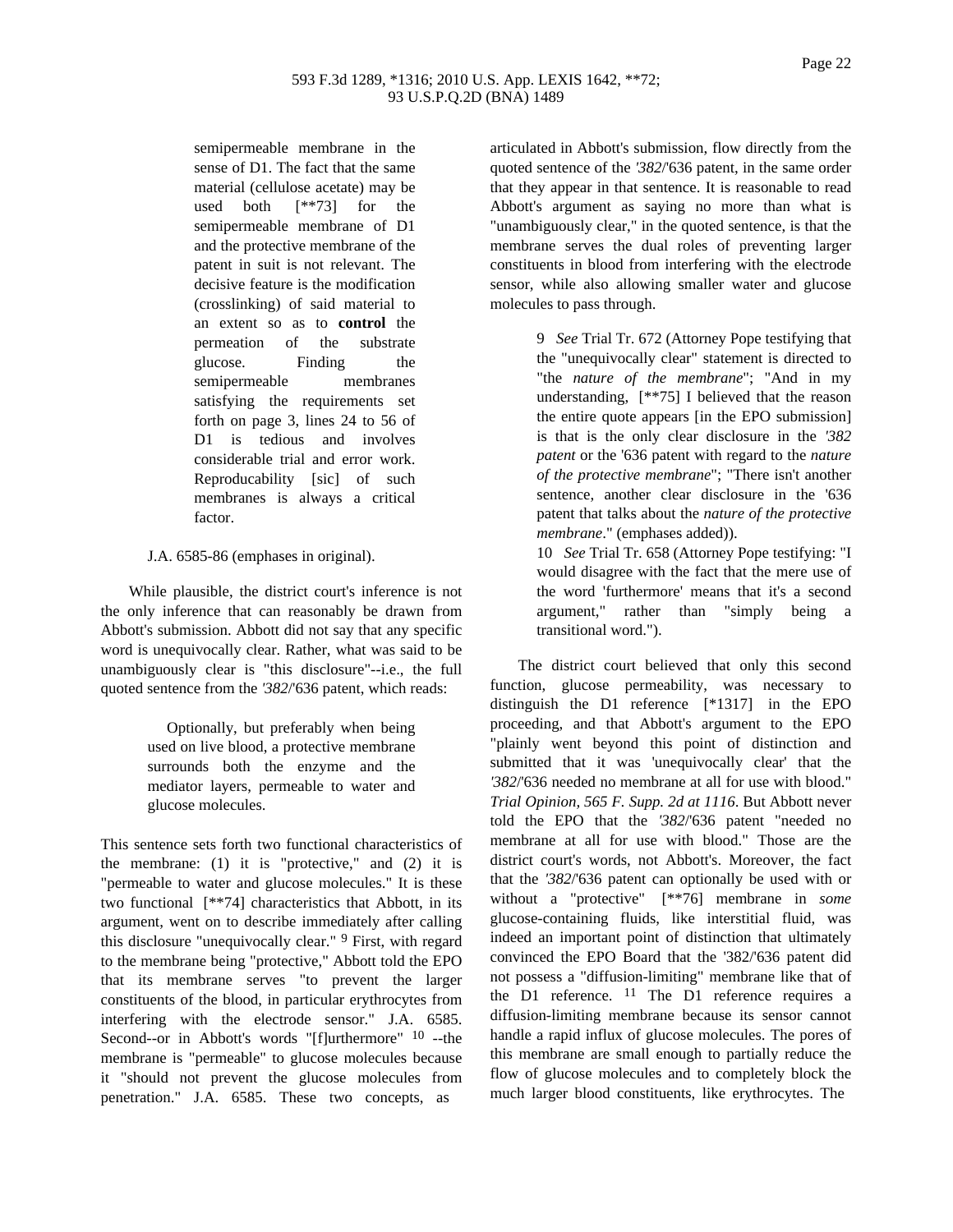*'382*/'636 patent, by contrast, has no problem with a rapid influx of glucose molecules, so it does not need a diffusion-limiting membrane, only a protective membrane to protect against fouling by larger blood constituents. But the fact that the *'382*/'636 patent even discloses the use of a protective membrane shows that no diffusion-limiting membrane was present in the *'382*/'636 patent. If it were present, then the diffusion-limiting membrane would itself block larger blood constituents, thus rendering a protective membrane entirely redundant and unnecessary. The EPO Board understood this exact point, stating: "Common sense dictates [\*\*77] moreover that the optional presence of a protective membrane would be unnecessary if a diffusion controlling membrane was present." J.A. 6571. In other words, the presence of a protective membrane, which performs the erythrocyte-filtering function of a diffusion-limiting membrane, implies the absence of a diffusion-limiting membrane. The EPO Board therefore agreed with Abbott that the *'382*/'636 patent did not possess a diffusion-limiting membrane like the one in the D1 reference, which was precisely the point Abbott was trying to make.

> 11 *See* Pl.-Appellants' Reply Br. 13 ("Thus, by showing that the *'382*/'636 did not use a membrane for at least some fluid, MediSense proved that it did not use the D1's glucose-controlling membranes.").

By adopting one inference (i.e., what is "unambiguously clear" is the meaning of each individual word) over an equally reasonable favorable inference (i.e., what is "unambiguously clear" is the functional role of the membrane), the district court again, in my view, clearly erred.

\* \* \*

The foregoing interpretation of the ambiguous language in Abbott's EPO submission is, in my view, at least as reasonable as the district court's and the majority's. This favorable [\*\*78] interpretation, unlike the contrary interpretation, does not rely on individual words or phrases in isolation, but properly views them in context: looking to the surrounding text in which those words and phrases appear, with an eye towards the purpose for which the arguments were submitted during prosecution, and is ultimately consistent with the way the arguments were interpreted by the EPO Board. As shown with regard to each substantive point in the foregoing

materiality analysis, and with all due respect to my colleagues in the majority, this favorable interpretation was not invented on appeal; each point was argued to the district court.

[\*1318] The majority concludes that Abbott's EPO statements "cannot possibly be read in this manner," because the "unequivocally clear" statement is "tied directly to the optional nature of the membrane." Maj. Op. 24-25. For this proposition, the majority focuses on the "three sentences in question" in the EPO submission: (1) the "[o]ptionally, but preferably" sentence quoted from the *'382*/'636 patent; (2) the first sentence of a nine-sentence paragraph that reads, "It is submitted that this disclosure is unequivocally clear"; and (3) the second sentence [\*\*79] of this paragraph that reads, "The protective membrane is optional, however, it is preferred when used on live blood in order to prevent the larger constituents of the blood, in particular erythrocytes from interfering with the electrode sensor." There are seven more sentences in this paragraph, overlooked by the majority, that are dedicated to describing the glucose-permeability function of the membrane. *See supra* note 8. As previously discussed, it is reasonable to read this full paragraph as saying that what is "unambiguously clear" (first sentence) is that the protective membrane performs the dual functions of filtering erythrocytes in blood (second sentence) while allowing glucose to pass through (third through ninth sentences).

Instead of reading the paragraph as a whole, the majority links the paragraph's topic sentence ("unambiguously clear") only to the first five words of the second sentence ("The protective membrane is optional . . . ."). The majority then ascribes the word "optional" to whole blood and the word "preferred" to live blood. It then concludes--"[n]ecessarily"--that "the membrane was not required for either whole blood or live blood." Maj. Op. 25. Each of these [\*\*80] three logical steps is based on inference, and at each step, I believe the majority has inappropriately drawn an inference against the patentee.

First, the phrase "[t]he protective membrane is optional" says nothing of blood. As a general statement, moreover, it is factually correct: the membrane is optional in certain fluids, like interstitial fluid, which do not contain erythrocytes. As previously discussed, the fact that the protective membrane is optional in some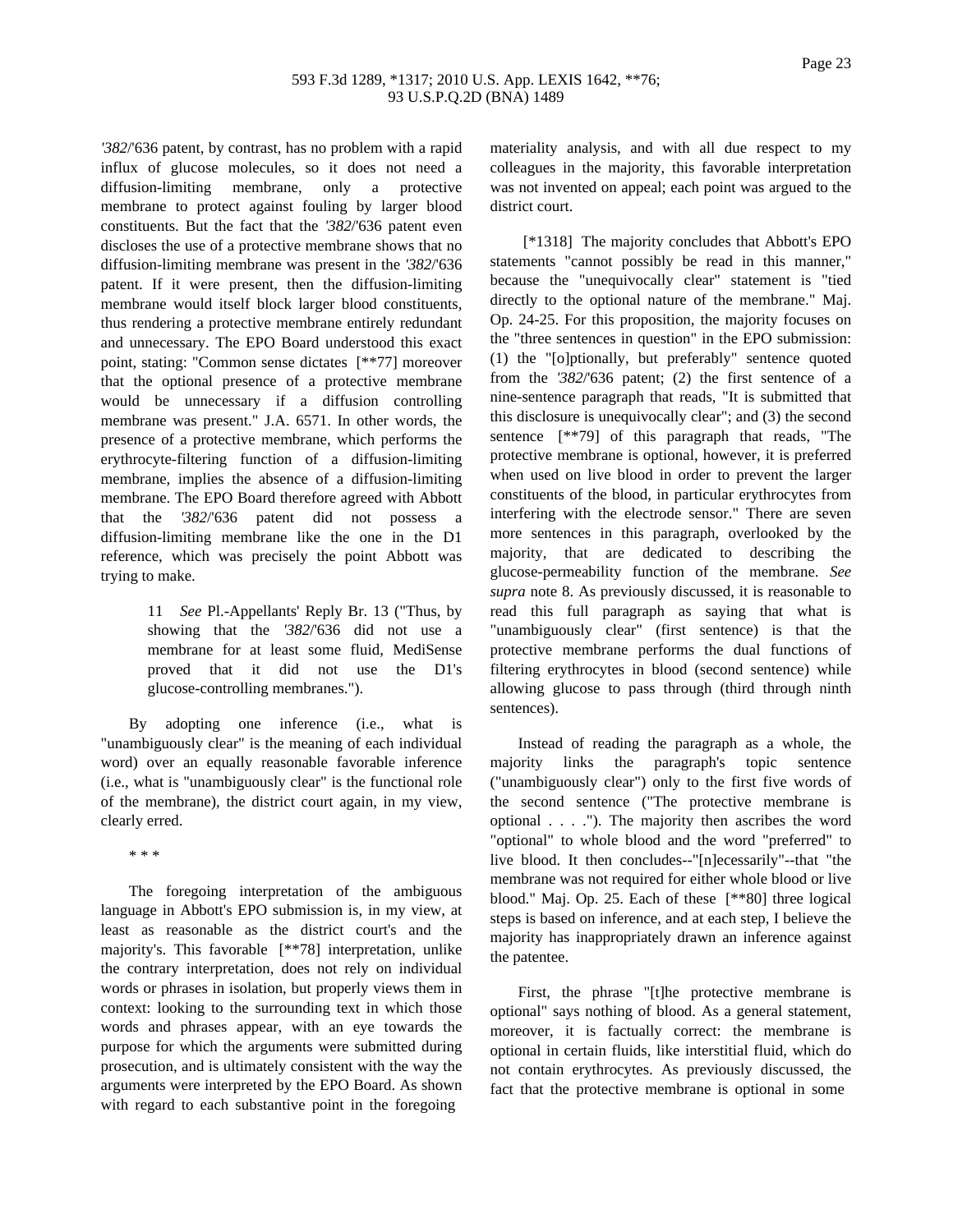glucose-containing fluids, like interstitial fluid, shows that the *'382*/'636 patent does not possess a diffusion-limiting membrane like the one in the D1 reference. The majority entirely misses this point.

Second, live blood is a species of whole blood; both contain all of the larger constituents of blood, including erythrocytes. Because both live and whole blood contain erythrocytes, the latter half of the second sentence describing the membrane's filtering function--i.e., "in order to prevent the larger constituents of the blood, in particular erythrocytes from interfering with the electrode sensor"--applies equally to both types of blood. The majority, however, distinguishes whole blood from live blood and places the [\*\*81] former into the "optional" category while retaining the latter under the "preferred" category. But nothing in this paragraph suggests any distinction between whole and live blood, as both contain erythrocytes. Moreover, to the extent that the majority relies on such a distinction for purposes of materiality, it fatally undermines the finding of deceptive intent: Attorney Pope testified that he considered the terms "whole blood" and "live blood" to be synonymous. Trial Tr. 629. The district court made no finding that Attorney Pope did not actually possess this belief, or even that this belief was unreasonable. Instead, the district court dismissed Attorney Pope's mistaken belief because "th[e] EPO submissions represented that a membrane was merely *optional* when used with *blood." Trial Opinion, 565 F. Supp. 2d at 1114* (emphases [\*1319] added). This statement lumps together both live and whole blood under the "optional" category. The majority, however, relies on this distinction and ascribes the word "optional" to whole blood and the word "preferred" to live blood. Maj. Op. 25 ("[T]he membrane was *optional (whole blood* and other fluids) or *preferred (live blood*)." (emphases added)). Because the [\*\*82] majority relies on this distinction for purposes of materiality, Attorney Pope's honest but mistaken belief would serve as additional exculpatory evidence under the intent prong.

Third, the majority concludes that, irrespective of whether the membrane was "optional" or "preferable" in either whole or live blood, it "[n]ecessarily" follows that the membrane was "*not required* for either *whole blood* or *live blood." Id*. (emphases added). It is unclear how the majority arrives at this conclusion. The question here is not what the word "preferably" means in isolation but whether anything in Abbott's EPO submissions, which quotes and tracks the very language in the *'382*/'636

patent, contradicts Abbott's argument to the PTO. And again, Abbott never told the EPO that the membrane is "not required" for use in blood; nor did it use any synonym for the word "preferred." Because the EPO submissions explain that the membrane serves to protect the sensor from erythrocytes found in whole blood, these submissions tend to bolster rather than refute Abbott's arguments to the PTO.

A final point deserves brief comment. The majority invokes the familiar adage that "[c]lose cases [\*\*83] should be resolved by disclosure." *LaBounty Mfg., Inc. v. U.S. Int'l Trade Comm'n, 958 F.2d 1066, 1076 (Fed. Cir. 1992)* (emphasis added). It is sage advice, and practitioners should take it to heart, so that they may avoid even being accused of inequitable conduct, much less being found to have committed it. But this adage is not a legal rule. We have never recognized a "close case" standard for materiality. The majority, however, believes that if this is such a case, then the duty of disclosure "*requires* that the material in question be submitted to the examiner." Maj. Op. 26 (emphasis added). Our circuit already entertains five different standards for materiality. *See Digital Control, Inc. v. Charles Mach. Works, 437 F.3d 1309, 1315-16 (Fed. Cir. 2006)*. I do not think that we need a sixth.

# B. Intent

"[I]nequitable conduct requires not intent to withhold, but rather intent to deceive." *Dayco Prods., Inc. v. Total Containment, Inc., 329 F.3d 1358, 1367 (Fed. Cir. 2003)*. The requisite level of intent is "specific intent"--not simple negligence, or even gross negligence. *Star Scientific, 537 F.3d at 1368*; *Kingsdown Med. Consultants, Ltd. v. Hollister Inc., 863 F.2d 867, 876 (Fed. Cir. 1988)* [\*\*84] (en banc) (holding even gross negligence insufficient to prove intent to deceive). As recognized by the Supreme Court and virtually every circuit, "specific intent" denotes a subjective rather than objective standard and is generally associated with actions deliberately and consciously taken to achieve a specific result. <sup>12</sup>

> 12 *Hartzel v. United States, 322 U.S. 680, 686, 64 S. Ct. 1233, 88 L. Ed. 1534 (1944)*; *United States v. Philip Morris USA Inc., 566 F.3d 1095, 1118, 386 U.S. App. D.C. 49 (D.C. Cir. 2009)*; *Pierre v. Attorney Gen., 528 F.3d 180, 189 (3d Cir. 2008)*; *United States v. Nguyen, 493 F.3d 613, 624 (5th Cir. 2007)*; *United States v. Zunie,*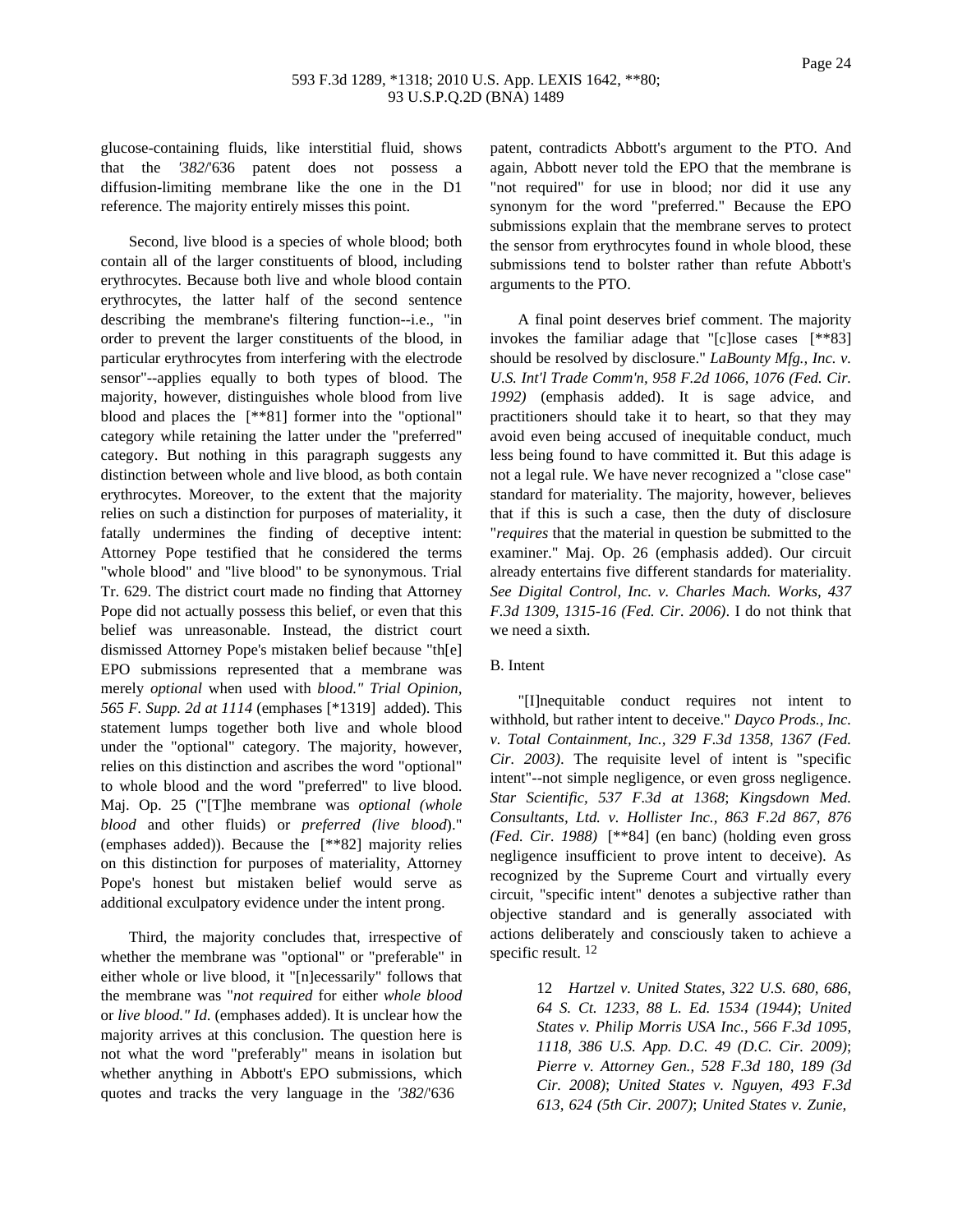*444 F.3d 1230, 1234 (10th Cir. 2006)*; *United States v. Puckett, 405 F.3d 589, 596 (7th Cir. 2005)*; *United States v. George, 386 F.3d 383, 390 (2d Cir. 2004)*; *United States v. De Leon, 270 F.3d 90, 92 (1st Cir. 2001)*; *United States v. Gracidas-Ulibarry, 231 F.3d 1188, 1196 (9th Cir. 2000)*.

[\*1320] Consistent with this subjective standard, "[i]ntent to deceive cannot be inferred simply from the decision to withhold the reference where the *reasons* given for the withholding are *plausible." Dayco, 329 F.3d at 1367* (emphases added). One "reason" that a reference may legitimately be withheld is that the "applicant [\*\*85] did not *know* of its materiality." *FMC Corp. v. Manitowoc Co., 835 F.2d 1411, 1415 (Fed. Cir. 1987)* (emphasis added). It is this lack of knowledge, or one's subjective belief that the reference was immaterial, that a court must assess as either plausible or implausible for purposes of specific intent. Thus, when assessing an applicant's reason for withholding a reference that he or she believed was immaterial, the question is *not*, "Is it plausible that the reference is immaterial?" That question belongs under the objective materiality prong, to be evaluated "on the evidence as informed by the range of reasonable inferences" both for and against materiality. *Scanner Techs., 528 F.3d at 1376*. Rather, the question for purposes of specific intent is, "Is it plausible that the applicant subjectively believed that the reference was immaterial?" This inquiry properly focuses on what the applicant knew or believed to be true about the reference at the time that he or she decided to withhold it.

In this case, it is significant that Attorney Pope and Dr. Sanghera were not aware of what the district court called the "one exception" in the prior art--*U.S. Patent No. 4,388,166* ("Suzuki")--of a membraneless [\*\*86] sensor used on whole blood. *Trial Opinion, 565 F. Supp. 2d at 1099 & n.6, 1106 n.12*. If they had known of Suzuki, it would have significantly undercut their argument to the PTO that persons of ordinary skill believed that membranes were required for use on whole blood. Moreover, if they had known of Suzuki, it would have made it far more difficult for them to explain why they interpreted the EPO submissions in a manner contrary to Suzuki. But, unlike Suzuki, all prior art of record and all prior art of which Attorney Pope and Dr. Sanghera were aware uniformly showed that "those skilled in the art typically employed a membrane on a sensor used with live or whole blood." *Id. at 1099*. It is

therefore entirely plausible that Attorney Pope and Dr. Sanghera subjectively believed that the EPO discussion of the *'382*/'636 patent--just like all other prior information known to them--did not contradict the use of membranes for testing on whole blood.

Nor did Attorney Pope or Dr. Sanghera have any knowledge that one of the inventors, Dr. Higgins, held a contrary view of the "[o]ptionally, but preferably" language. Attorney Pope did not draft the original specification, and the two did not discuss [\*\*87] this language with Dr. Higgins when they submitted their argument to the PTO. As we have made clear, "no duty to inquire arises unless counsel is *on notice* of the likelihood that *specific, relevant, material* information exists and should be disclosed." *Brasseler, U.S.A. I, L.P. v. Stryker Sales Corp., 267 F.3d 1370, 1383 (Fed. Cir. 2001)* (emphases added). "The mere possibility that material information *may* exist will not suffice to give rise to a duty to inquire." *Id. at 1382* (emphasis added). Here, the record does not show, and no party has argued, that Attorney Pope and Dr. Sanghera were on notice, at the time of the withholding, of the likelihood that Dr. Higgins held a different view of the "[o]ptionally, but preferably" language. To the contrary, it appears that Dr. Higgins formulated his opinion of this particular language for the first time in the present litigation. Dr. Higgins's personal opinion is therefore entirely irrelevant to what Attorney Pope and Dr. Sanghera subjectively believed at the time of the withholding.

[\*1321] Nor is there any dispute that Dr. Sanghera was perfectly qualified to submit an expert declaration to the PTO as to the meaning of the "[o]ptionally, but [\*\*88] preferably" language. As the district court found, "a person of ordinary skill in the art would have had a doctoral degree or postgraduate experience working toward a Ph.D" and "would also have had some level of experience in actually constructing electrochemical sensors or would at least be familiar with them." *Trial Opinion, 565 F. Supp. 2d at 1100 n.8*. Dr. Sanghera had earned a Ph.D in Electrochemical Biosensors and had worked in the research and development of biosensors for over ten years by the time he submitted his declaration to the PTO in 1997. J.A. 7636. Although he did not possess these qualifications in 1983 (the invention date of the *'551 patent*), this fact would not disqualify him from giving a competent opinion in 1995 as to what a hypothetical person of ordinary skill would have known in 1983. *See Endress + Hauser, Inc. v. Hawk*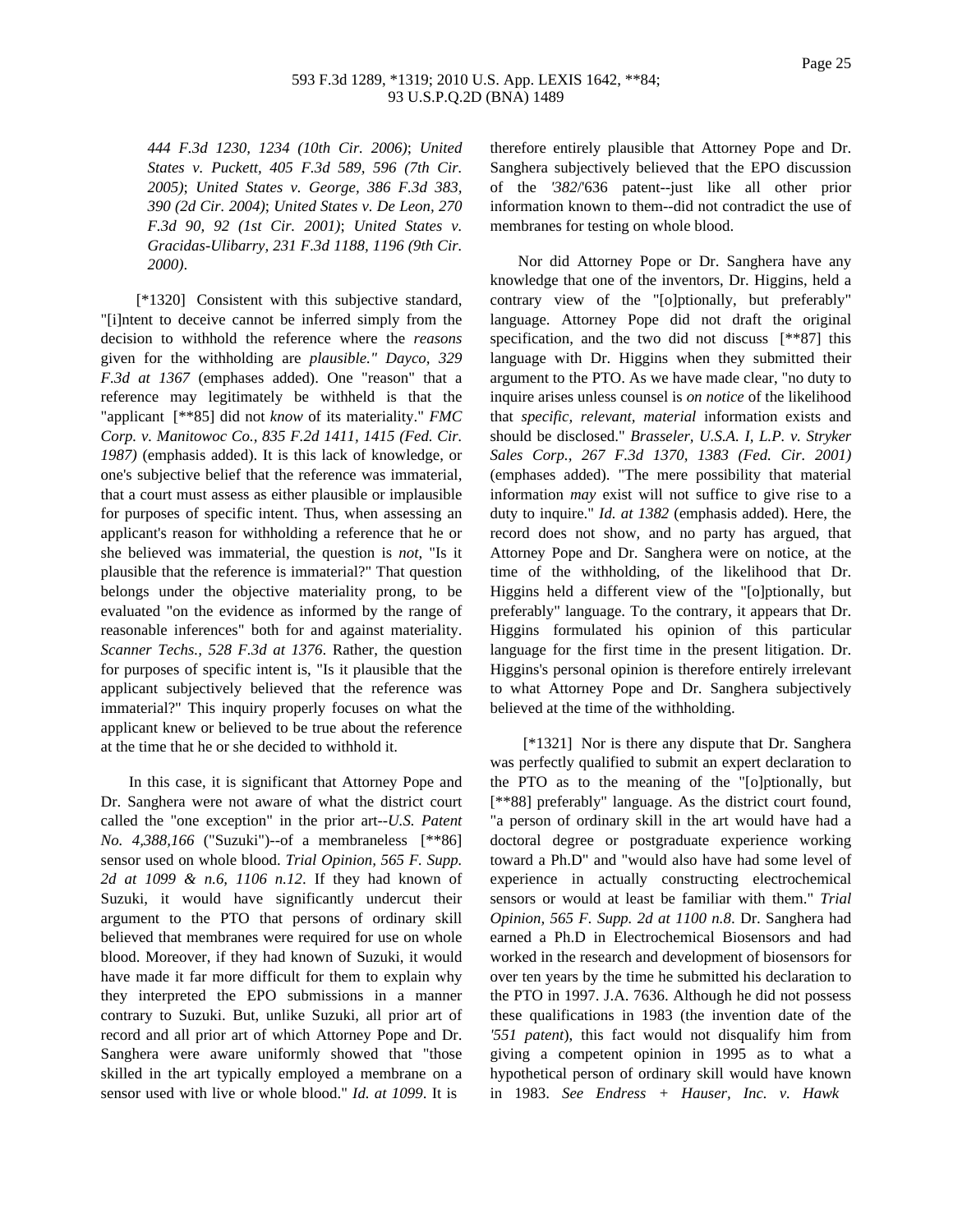*Measurement Sys. Pty. Ltd., 122 F.3d 1040, 1042 (Fed. Cir. 1997)* (stating that the "person of ordinary skill in the art" in *§ 103* is a "theoretical construct . . . and is not descriptive of some particular individual"). In his declaration, Dr. Sanghera fully disclosed his qualifications and his employment with the assignee, Medisense (now Abbott). [\*\*89] J.A. 7636. He also testified that he had thoroughly searched the prior art for any information that might contradict his declaration. Trial Tr. 709-10. There is no suggestion, much less any finding by the district court, that Dr. Sanghera did not actually perform this search or that it was not made in good faith.

With regard to the foregoing, the majority correctly acknowledges: (1) that it is "undisputed" that Attorney Pope and Dr. Sanghera were unaware of the existence of either the Suzuki reference or Dr. Higgins's contrary interpretation, (2) that the district court did not base its finding of intent on the existence of such knowledge, and (3) that it did not find that Dr. Sanghera was unqualified or misrepresented his credentials. Maj. Op. 32. While calling these facts "irrelevant," *id*. 31, the majority nevertheless "finds support" for the district court's finding of intent based on these very facts, namely, that "Pope relied on Dr. Sanghera, who was not a person having ordinary skill in the art at the time of the *'382 patent*, . . . rather than the inventors of the patent, who appear to have had a view quite contrary to Abbott's," *id*. 30. Indeed, far from being "irrelevant," any [\*\*90] facts tending to show what Attorney Pope and Dr. Sanghera did or did not know during prosecution are critical to discerning their intent and the plausibility of their explanation. All available evidence regarding an individual's mental state, particularly facts "point[ing] away from an intent to deceive," must be weighed when assessing culpable intent. *Akron Polymer Container Corp. v. Exxel Container, Inc., 148 F.3d 1380, 1384 (Fed. Cir. 1998)* (stating that "requisite weight . . . must be given" to evidence of good faith). The fact that these individuals were unaware of any information that would contradict their argument to the PTO, despite having performed a prior art search (a search that they had no obligation to perform) for the specific purpose of ensuring the validity of their argument, is evidence of good faith. But the district court expressly "found no[]" evidence of good faith and dismissed any "possible inferences of good faith." *Trial Opinion, 565 F. Supp. 2d. at 1114*. It necessarily gave *no weight* to any favorable inference.

The district court rejected Attorney Pope's and Dr. Sanghera's good faith explanations as "not plausible" and "unconvincing." While considerable deference [\*\*91] is [\*1322] owed to a trial court's credibility determinations, this does not mean that a trial court can "cloak the application of an erroneous legal standard in the guise of a credibility determination, and thereby shield it from appellate review." *Andreu v. Sec'y of Dep't of Health & Human Servs., 569 F.3d 1367, 1379 (Fed. Cir. 2009)*. Indeed, on closer examination, it becomes apparent that the district court simply disagreed with Attorney Pope's and Dr. Sanghera's interpretation of the EPO submissions. The district court's opinion reflects that what proved "unconvincing" to the court was not the truthfulness of the witnesses' subjective beliefs, but rather the notion that the submissions were not in fact material.

Attorney Pope testified that he believed the EPO submissions to be cumulative of the *'382*/'636 patent because those submissions quoted and tracked the very same "[o]ptionally, but preferably" language in the *'382*/'636 patent, and that the word "preferably," read in context of the entire *'382*/'636 patent, meant that the protective membrane was required in whole blood. Trial Tr. 640-41, 643, 645-47. As a patent attorney with over thirty years of professional experience, Attorney Pope [\*\*92] testified that, when drafting and prosecuting applications, practitioners often use the word "preferred" rather than "required" in order to avoid a disclaimer of claim scope. Trial Tr. 632 (testifying that "[i]f the specification says 'you must,' then you've now precluded yourself from ever claiming more broadly"). *See, e.g., Andersen Corp. v. Fiber Composites, LLC, 474 F.3d 1361, 1372 (Fed. Cir. 2007)* (construing product claim as product-by-process claim because the specification used "language of *requirement*, not *preference*" (emphases added)); *Chimie v. PPG Indus., Inc., 402 F.3d 1371, 1385 (Fed. Cir. 2005)* (construing claim to require unrecited feature where applicant told examiner that such feature "*must* be used" (emphasis added)). In his view, the earlier EPO submissions did not contradict his argument to the PTO regarding the meaning of the word "preferably," because those submissions themselves explain why a membrane is "preferred" (i.e., "required") in whole blood: "to prevent the larger constituents of the blood, in particular erythrocytes from interfering with the electrode sensor." Trial Tr. 676-77 (quoting May 23, 1995 EPO submission). Thus, Attorney Pope believed that [\*\*93] the EPO submissions were not material because they were both cumulative of the *'382*/'636 patent and not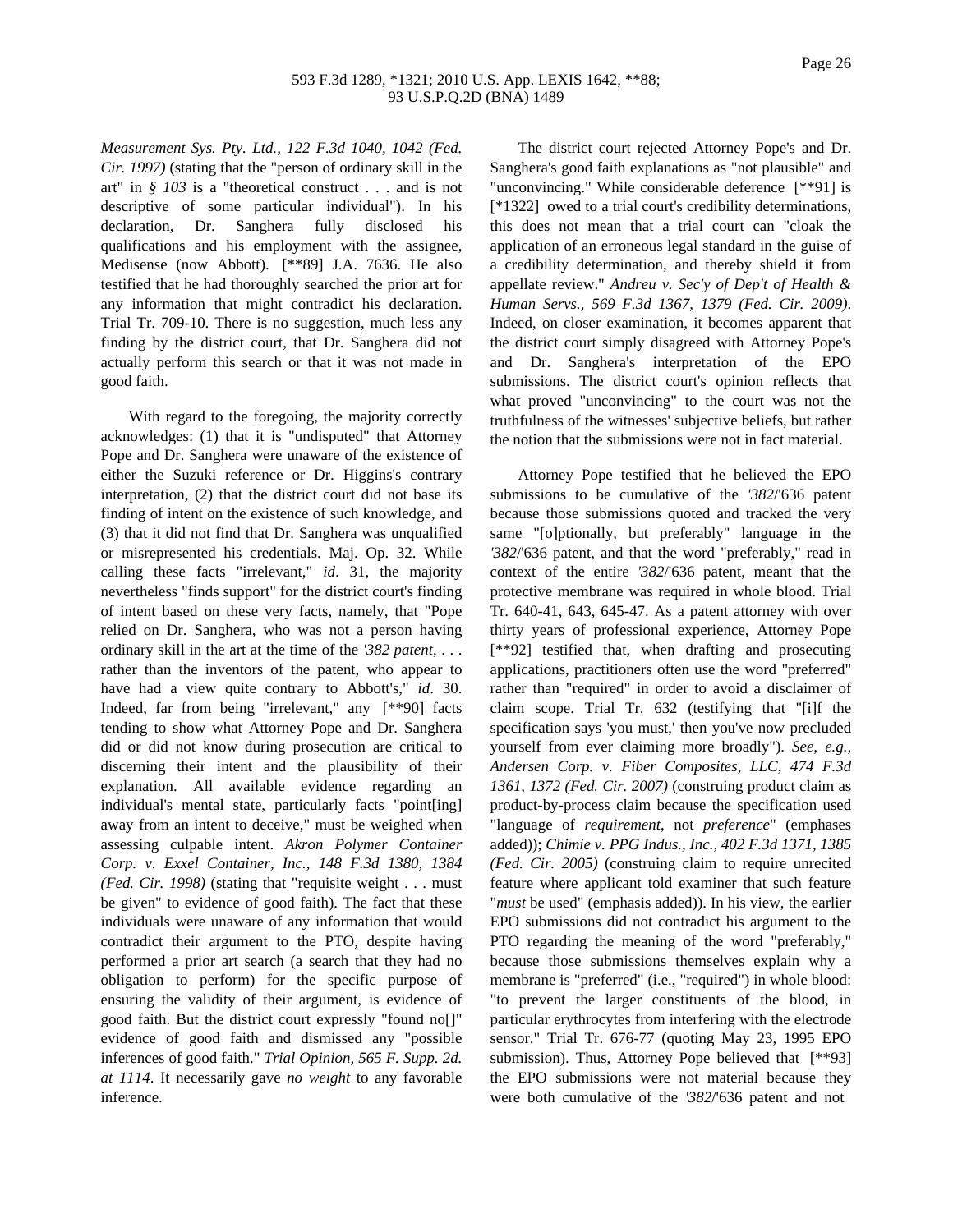inconsistent with the PTO submissions.

This explanation is not conclusory. It relies on specific statements and information in the references, and it specifically provides that this was the reason why, at the time, the information was not disclosed to the PTO. Such an explanation is a far cry from a "mere denial of intent to mislead (which would defeat every effort to establish inequitable conduct)." *FMC Corp., 835 F.2d at 1416*. *Compare Praxair, Inc. v. ATMI, Inc., 543 F.3d 1306, 1317-18 (Fed. Cir. 2008)* (affirming finding of deceptive intent where attorney's explanation failed to "suggest that, at the time of the prosecution of the *'115 patent*, he *believed* that disclosure of the RFO art would have been cumulative; he also does not actually state that the alleged cumulativeness was the *reason* he failed to disclose prior art RFO devices to the PTO; and he was unable to identify any *specific reference* that rendered the RFOs cumulative" (emphases added)), *with In re Harita, 847 F.2d 801, 806-07 (Fed. Cir. 1988)* (reversing finding of deceptive intent where Japanese patent agent explained [\*\*94] that he believed, at the time, there was no duty to disclose to the PTO prior art discovered [\*1323] after filing, as was the practice in Japan).

"Intent to deceive should be determined in light of the realities of patent practice, and not as a matter of strict liability whatever the nature of the action before the PTO." *N. Telecom, Inc. v. Datapoint Corp., 908 F.2d 931, 939 (Fed. Cir. 1990)*. Here, the trial court's disagreement with Attorney Pope centered not on his subjective understanding of the facts but rather on the court's normative view of the law. First, in dismissing his explanation that the word "preferably" in the context of the *'382*/'636 patent means "required," the district court stated, "Words are supposed to mean what they say. Otherwise, our patent-disclosure system would collapse." *Trial Opinion, 565 F. Supp. 2d. at 1114*. But we have long recognized that "patentees frequently use terms idiosyncratically," which is why persons of ordinary skill must look to the full context in which a term is used. *Phillips v. AWH Corp., 415 F.3d 1303, 1314 (Fed. Cir. 2005)* (en banc). The district court's second reason for dismissing Attorney Pope's explanation was that, "since the claims of [\*\*95] the *'382* covered *membraneless* sensors used in blood, as both sides agree, the specification *must* have been sufficient to support the membraneless sensors." *Trial Opinion, 565 F. Supp. 2d. at 1114* (emphases in original). I find this reasoning flawed. It presupposes that the specification of the *'382*

*patent* enabled such a "membraneless sensor[] for use in blood"--a fact that Abbott fiercely disputes. *See* Br. of Pl.-Appellant 14-15. Moreover, it relates to a product that is not specifically claimed in the *'382 patent*. *See '382 patent* cl.1 (claiming "[a] sensor electrode for use in a *liquid mixture of components*"--not specifically blood (emphasis added)). The district court concluded, "At all events, . . . the fact remains that 'preferred' does not mean 'required,' which was a point made in the EPO appeal." *Trial Opinion, 565 F. Supp. 2d. at 1114*. This statement is circular, and it again shows that the district court anchored its assessment of Attorney Pope's subjective beliefs to the court's previous finding of objective materiality.<sup>13</sup>

> 13 The majority states that the district court found the individuals' explanations "so incredible that they suggested intent to deceive." Maj. Op. 28. [\*\*96] A review of the district court's opinion reveals no such finding.

The majority does not deny that the district court found the individuals' good faith explanations "not plausible" and "not credible" in light of its prior finding of objective materiality. Moreover, the majority itself rejects these good faith explanations based on the very same "plain English" rationale on which it affirms the materiality finding. *Compare* Maj. Op. 25-26 (affirming materiality based on "plain English reading" of isolated words), *with id*. 29-30 (rejecting good faith explanation because it contradicts "normal English" meaning of isolated words). 14 Respectfully, this rationale misses the point as it relates to the question of intent. Attorney Pope testified that he read the "[o]ptionally, but preferably" language, not in isolation, but "in the context of the [\*1324] entire document," and that he "would never attempt to understand something drawn out of a document standing alone." Trial Tr. 668. That Attorney Pope actually read these words in context, rather than in isolation, has not been disputed. The isolated "plain English" meaning of those words, therefore, has little bearing on the plausibility of his subjective [\*\*97] belief regarding his understanding of the EPO submissions.

> 14 By assessing the "plausibility" or "credibility" of an individual's good faith explanation in light of the objectively defined materiality of the withheld information, the majority has, either wittingly or not, tied all three of the *Ferring* factors to a prior finding of materiality. *See*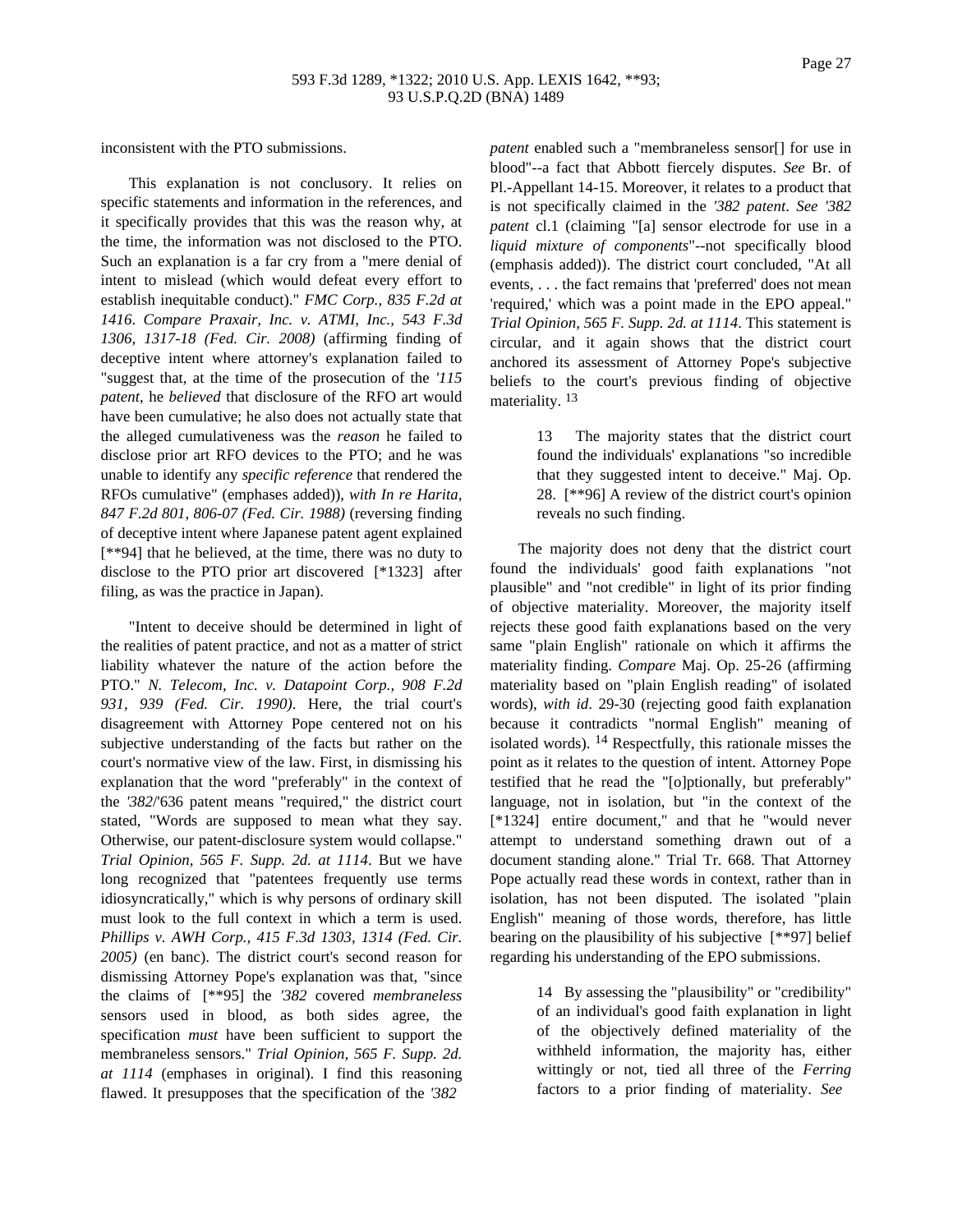## 593 F.3d 1289, \*1324; 2010 U.S. App. LEXIS 1642, \*\*97; 93 U.S.P.Q.2D (BNA) 1489

*Praxair, 543 F.3d at 1313-14* (permitting an inference of deceptive intent to be drawn "when (1) highly *material* information is withheld; (2) 'the applicant knew of the information [and] . . . knew or *should have known of the materiality* of the information; and (3) the applicant has not provided a *credible explanation* for the withholding.'" (quoting *Ferring B.V. v. Barr Labs., Inc., 437 F.3d 1181, 1191 (Fed. Cir. 2006)* (emphases added))).

In my view, Attorney Pope and Dr. Sanghera's good faith explanations are entirely consistent with the alternative reasonable interpretation of the EPO submissions that renders them immaterial. Indeed, as demonstrated by the myriad footnote citations to the trial record, *supra*, this alternative reasonable interpretation is the one that the individuals' themselves presented to the district court. Coupled with [\*\*98] the fact that these individuals were unaware of the Suzuki patent (or any other contrary teachings), their explanations are certainly plausible.

It bears repeating that what is "plausible" here, for purposes of specific intent, is that the individuals subjectively believed that the withheld information was immaterial when they withheld it. This answers a different question than the one the district court appeared to ask, which was whether it is plausible that the withheld information was not in fact material--a test more appropriately considered under the objective materiality prong. To the extent that the district court assessed the plausibility of the individuals' subjective beliefs based on the objective reasonableness of those beliefs, or otherwise required their mistake to be reasonable in order to defeat a finding of specific intent, it did so in violation of *Kingsdown, 863 F.2d at 876* (holding even gross negligence insufficient to prove intent to deceive).

\* \* \*

Because I am left with a definite and firm conviction that a mistake has been committed with respect to both materiality and intent, I would reverse the district court's inequitable conduct ruling.

## II. Invalidity

I agree [\*\*99] with the majority that the prior art *'382 patent* renders the claims of the *'551 patent* obvious (Part I of majority opinion) and that the prior art '225

patent anticipates the claims of the *'745 patent* (Part IV of majority opinion). The descriptive portions of the prior art patents are alone sufficient to invalidate the claims-in-suit. It is therefore unnecessary, and I believe improper in this case, to look to the *claims* of the prior art patents as a measure of what the prior art discloses for purposes of obviousness and anticipation. *See In re Benno, 768 F.2d 1340, 1346 (Fed. Cir. 1985)* ("The scope of a patent's claims determines what infringes the patent; it is no measure of what it discloses."). Here, although the claims of the prior art *'382* and '225 patents are broad enough to *cover* a membraneless sensor and a diffusible redox mediator, respectively, those structures are not specifically *recited* in the claims but instead are disclosed in the descriptive portions of the specification.

The majority quotes *Benno* as follows: "[I]t is true . . . that 'a claim is part of the disclosure' . . . ." Maj. Op. 7. But the internal quotation is attributed to the PTO Solicitor and overlooks [\*\*100] the more relevant statements made by the court immediately before and after it. The court's full quotation reads:

> Samuel F.B. Morse, the inventor of the telegraph, had a patent thereon, issued in 1840, containing a claim (which the Supreme Court held invalid) which was broad enough to read on the modern [\*1325] Telex. By the board's reasoning, Morse's telegraph patent therefore would have made the Telex obvious. The scope of a patent's claims determines what infringes the patent; it is no measure of what it discloses. A patent discloses only that which it describes, whether specifically or in general terms, so as to convey intelligence to one capable of understanding. While it is true, as the Solicitor suggested at oral argument, that "a claim is part of the disclosure," that point is of significance principally in the situation *where a patent application as filed contains a claim which specifically discloses something not disclosed in the descriptive part of the specification* (claims being technically part of the "specification," *35 USC 112*, 2d par.), in which case the applicant may amend the specification without being charged with adding "new matter," within the meaning